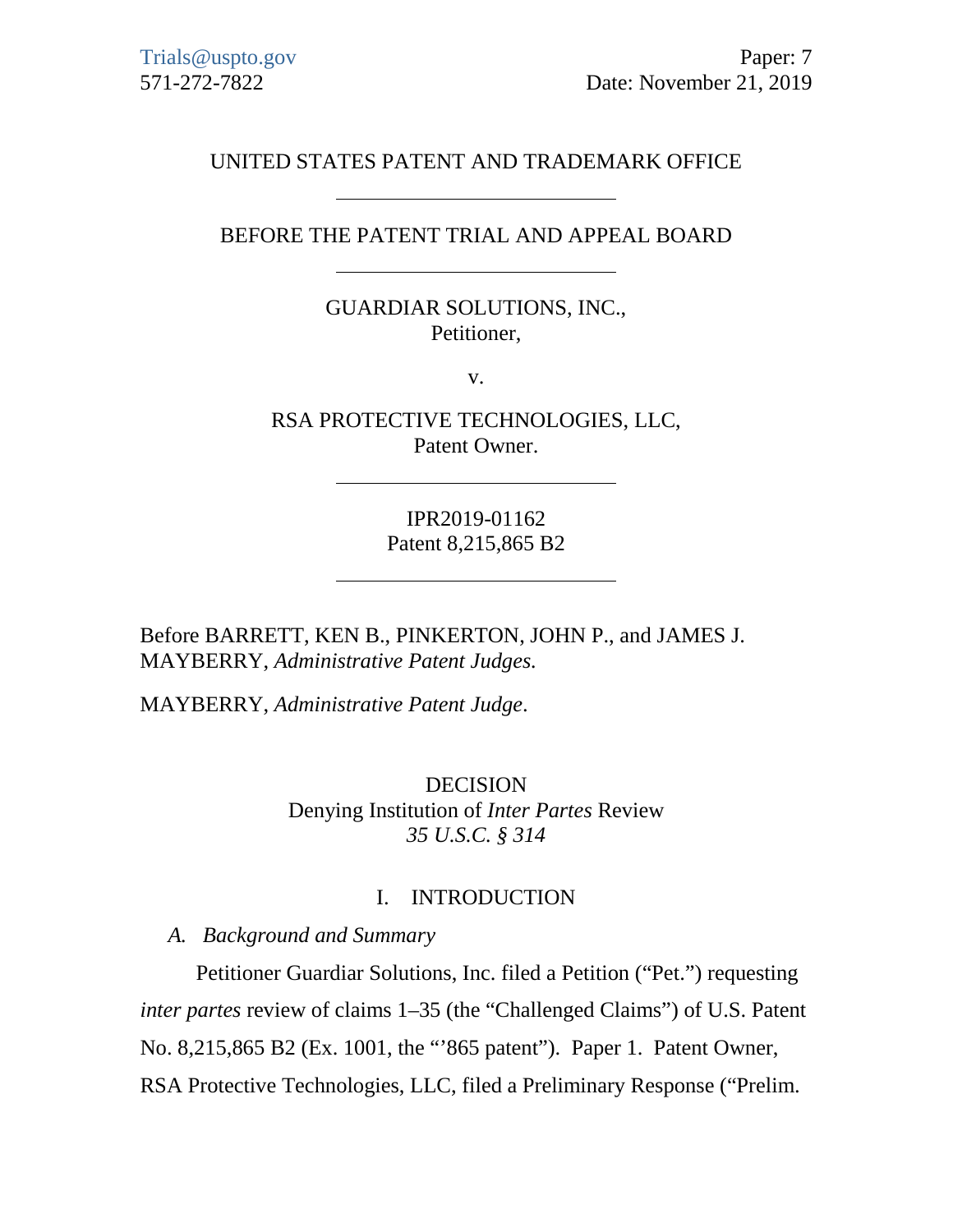Resp.") to the Petition. Paper 6. We have authority to institute an *inter partes* review under 35 U.S.C. § 314. *See also* 37 C.F.R. § 42.4(a) (permitting the Board to institute trial on behalf of the Director).

To institute an *inter partes* review, we must determine that the information presented in the Petition shows "a reasonable likelihood that the petitioner would prevail with respect to at least 1 of the claims challenged in the petition." 35 U.S.C. § 314(a). For the reasons set forth below, upon considering the Petition, Preliminary Response, and evidence of record, we do not institute an *inter partes* review.

### *B. Real Parties in Interest*

Petitioner identifies itself and Guardiar Corporation, Guardiar USA LLC, Guardiar Europe BVBA, Guardiar South Africa (Pty) Ltd., Praesidiad Group Limited, and Praesidiad Limited as real parties-in-interest. Pet. 1.

### *C. Related Matters*

Petitioner states that the '865 patent is the subject of litigation in the U.S. District Court for the Southern District of Florida in a case styled *RSA Protective Technologies, LLC v. Secure USA, Inc. and Guardiar Solutions Inc.*, Case No. 9:18-cv-81124-RLR (S.D. Fla.). Pet. 1. Petitioner also identifies two lawsuits in the U.S. District Court for the Southern District of New York involving the '865 patent, in cases styled *RSA Protective Technologies, LLC v. MFM Contracting Corp.*, Case No. 1:18-cv-09696- JGK (S.D.N.Y.) and *RSA Protective Technologies, LLC v. Port Authority of N.Y.*, Case No. 1:18-cv-09960-UA (S.D.N.Y.)*. Id.* at 1–2. Patent Owner confirms these three proceedings and does not identify any additional matters related to the '865 patent. Paper 4, 1.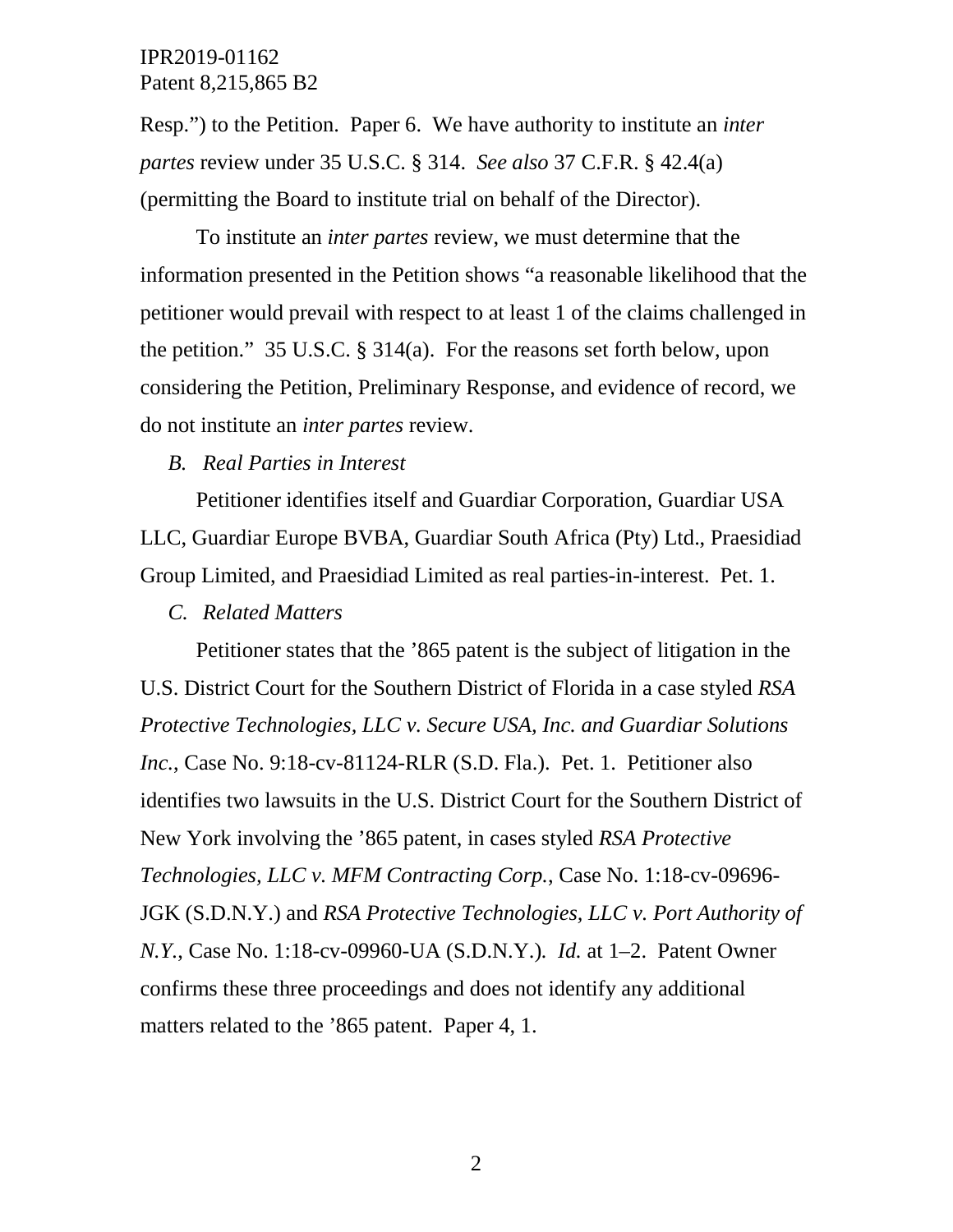## *D. The '865 Patent*

The '865 patent, titled "Anti-Ram System and Method of Installation," issued July 10, 2012 from an application filed January 27, 2010. Ex. 1001, codes (54), (45), (22). The '865 patent is directed "to the assembly and installation of bollard systems for use in protecting building and other structures from being rammed by vehicles." *Id.* at 1:40–42. We reproduce Figure 3 from the '865 patent below.



Figure 3 depicts "an embodiment of th[e] invention with four bollards mounted on the framework for the pad or base of the anti-ram system." Ex. 1001, 6:1–3. Bollards 14 are mounted on framework 23 for the base, which includes transversely-extending tubular members 24, longitudinallyextending tubular members 26, and longitudinally-extending angular members 28. *Id.* at 7:51–55. Apertures 31 allow the tubular members to be filled with concrete or other material to add strength and weight to the base. *Id.* at 8:7–10. A rebar cage may be added to the base framework. *Id.* at 8:11–16, Fig. 4.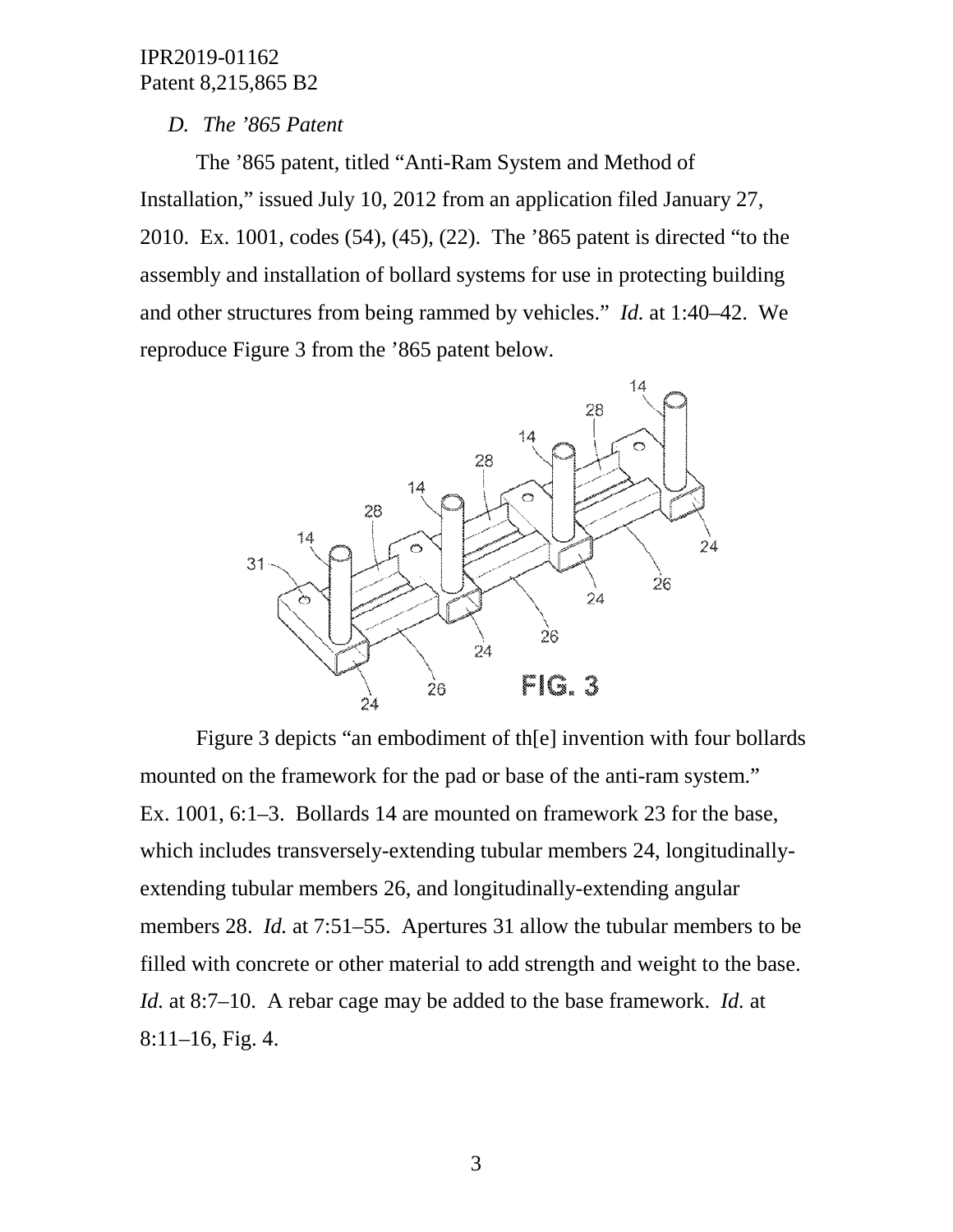With the bollard system of the '865 patent, "the striking forces from the crash vehicle are transmitted from the bollard down to the shallow mount pad (5[ inches] to 14[ inches] in depth) in a way that is different from standard deep trench foundations (4[ feet] to 6[ feet])." Ex. 1001, 2:42–45. Also, "[t]he shallow base system makes for a much more effective and efficient load transfer into the soil which reduces the overall volume of displacement of soil by the base, as compared to the standard deep trench foundation systems." *Id.* at 2:49–52. "In the shallow mount bollard system of [the '865 patent], the resistive forces are all at the base of the bollard (at the top of the trench) and therefore reduce the likelihood of the bollard rotating and vehicle breaching the security system." *Id.* at 2:60–64.

*E. Illustrative Claims*

Of the Challenged Claims, claims 1, 16, and 33 are independent claims. Claim 1, reproduced below, is representative.

1. A bollard structure comprising:

at least one bollard; and

a base comprising opposed ends and a plurality of structural members which intersect and are tied together, for each bollard of the bollard structure at least one first structural member extending from a first of the opposed ends of the base to a second of the opposed ends of the base in a first direction intersecting with the opposed ends, and at least one structural member extending to intersect with the at least one first structural member;

each bollard being secured to at least one of the at least one first structural member and the at least one structural member of the base for the respective bollard and extending upwardly from the base so as to transmit forces applied to the at least one bollard to the base;

wherein the base is configured to be mounted in a shallow excavation with the at least one bollard extending above grade; and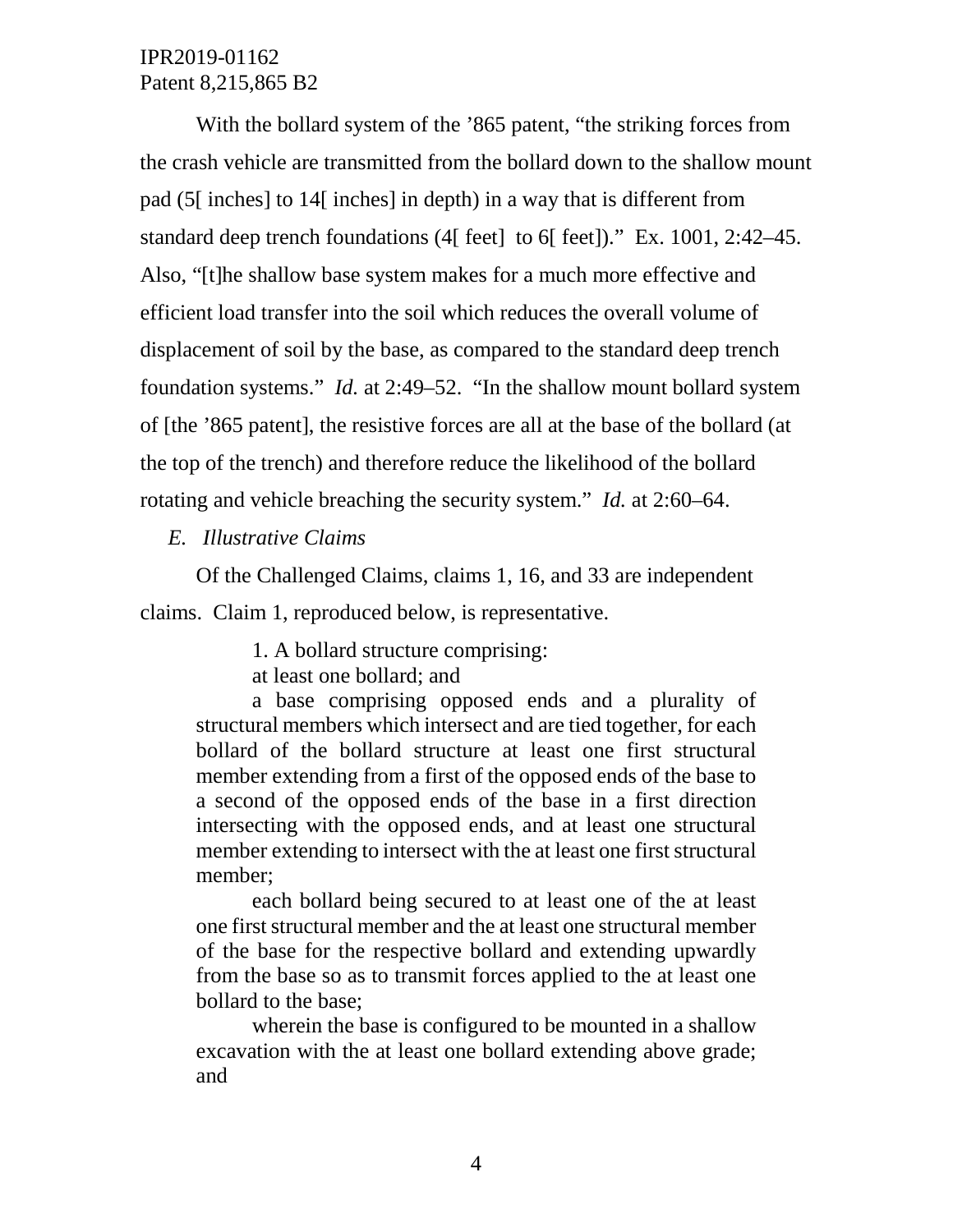> wherein the at least one first structural member or the at least one structural member or both are configured or tied together to retain within the base supporting media introduced into the base when the base is mounted in the excavation such that the rotation is resisted of a bollard or bollards and the base from an impact against the bollard or bollards.

Ex. 1001, 9:17–41. Claim 16 is similar to claim 1 and recites "a plurality of bollards." *Id.* at 10:5–31. Claim 33 is similar to claims 1 and 16, but adds the requirement that "at least one of the plurality of members that extend parallel to the ends of the base extending between a structural member to which a first bollard is secured and a structural member to which a second bollard adjacent to the first bollard is secured." *Id.* at 11:8–12:13.

*F. Prior Art and Asserted Grounds*

Petitioner asserts that the Challenged Claims would have been unpatentable on the following grounds:

| <b>Claim(s)</b> Challenged | 35 U.S.C. § | <b>References</b>                 |
|----------------------------|-------------|-----------------------------------|
| $1-3, 15-19, 31-35$        | 103         | Draht <sup>1</sup>                |
| 4, 20                      | 103         | Draht and Carlyle <sup>2</sup>    |
| $5-14, 21-30$              | 103         | Draht and Cold-Formed Steel       |
|                            |             | Design <sup>3</sup>               |
| $1-3, 14-19, 30-34$        | 103         | Rogers <sup>4</sup>               |
| 4, 20                      | 103         | Rogers and Carlyle                |
| $5-13, 21-29, 35$          | 103         | Rogers and Cold-Form Steel Design |
| 35                         | 103         | Rogers and Glaesener <sup>5</sup> |

<span id="page-4-0"></span> <sup>1</sup> Draht, DE 3412354 A1, published Oct. 10, 1985 (Ex. 1016). Exhibit 1017 includes an English translation of Draht, which we refer to in this Decision. Ex. 1018 provides a declaration attesting to the translation.

<span id="page-4-1"></span><sup>2</sup> Carlyle, GB 2229472 A, published Sept. 26, 1990 (Ex. 1011).

<span id="page-4-2"></span><sup>3</sup> Yu, "Cold-Formed Steel Design," John Wiley & Sons, Inc. (3d ed.),

published June 12, 2000 (Ex. 1015, "Cold-Formed Steel Design").

<span id="page-4-3"></span> $4 \text{ Rogers}$ , US 7,040,836 B2, issued May 9, 2006 (Ex. 1010).

<span id="page-4-4"></span><sup>5</sup> Glaesener, US 3,881,697, issued May 6, 1975 (Ex. 1013).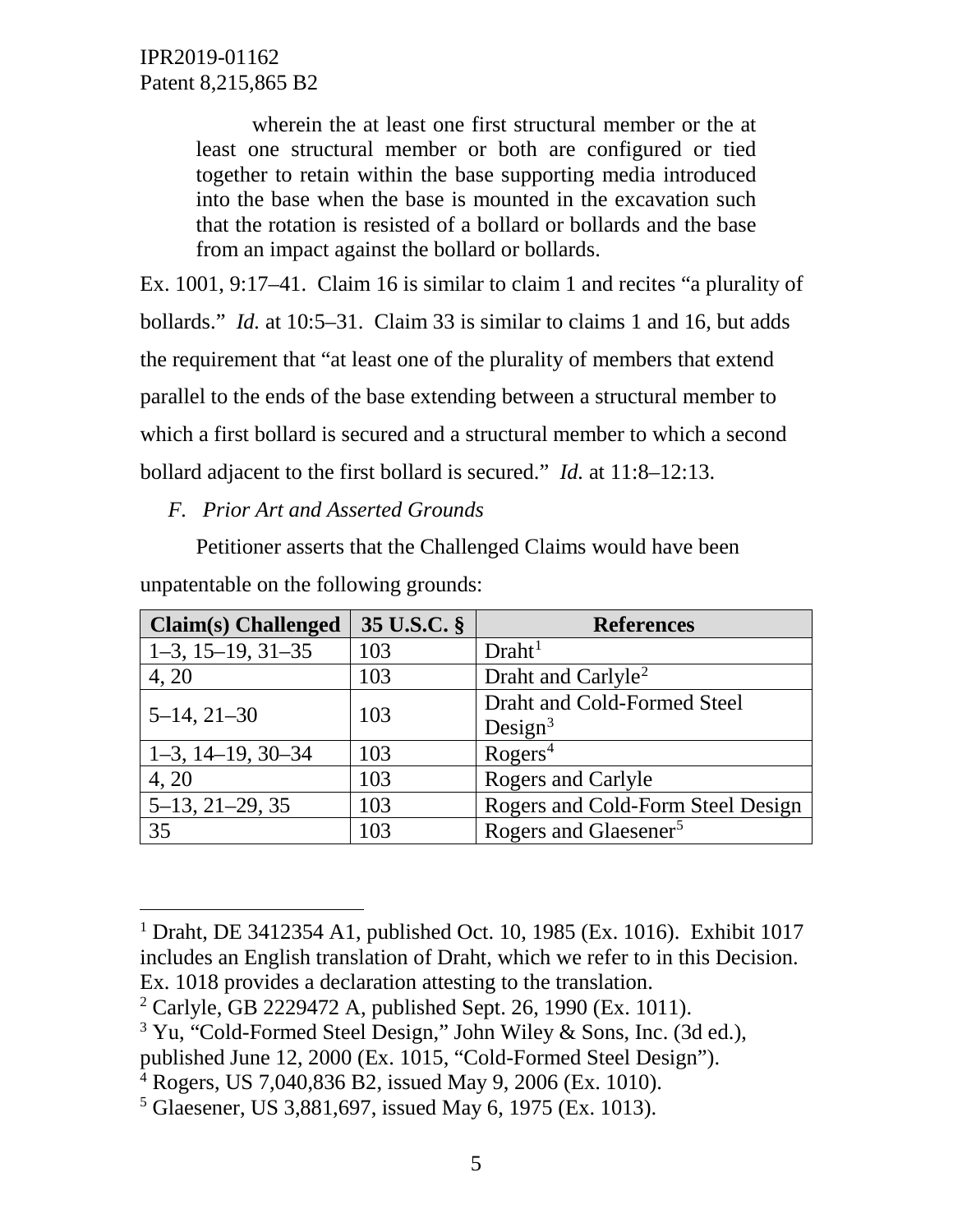The following subsections provide a brief description of the asserted prior art references.

*1. Draht*

Draht, titled "Drive-through Prevention Element," published October 10, 1985. Ex. 1017, codes (54), (43). Draht is directed to "a drive-through prevention element . . . that consists of a collision section and a bottom section at angles to each other." *Id.* at code 54. The element tilts when the collision section is struck by a vehicle, such that the vehicle is lifted and cannot drive through the barrier. *Id.* We reproduce Draht's Figure 1, below.



Figure 1 depicts "a perspective representation of a protective barrier with drive-through prevention elements in assembled position." Ex. 1017, 7. Drive-through prevention element 1 includes collision section 7, which is connected at near right angles to and extends upwardly from bottom section 8. *Id.* Bottom section 8 may lie "on or in the ground." *Id.* Collision section 7 and bottom section 8 include solid lattice 9, 10, which adds stability to the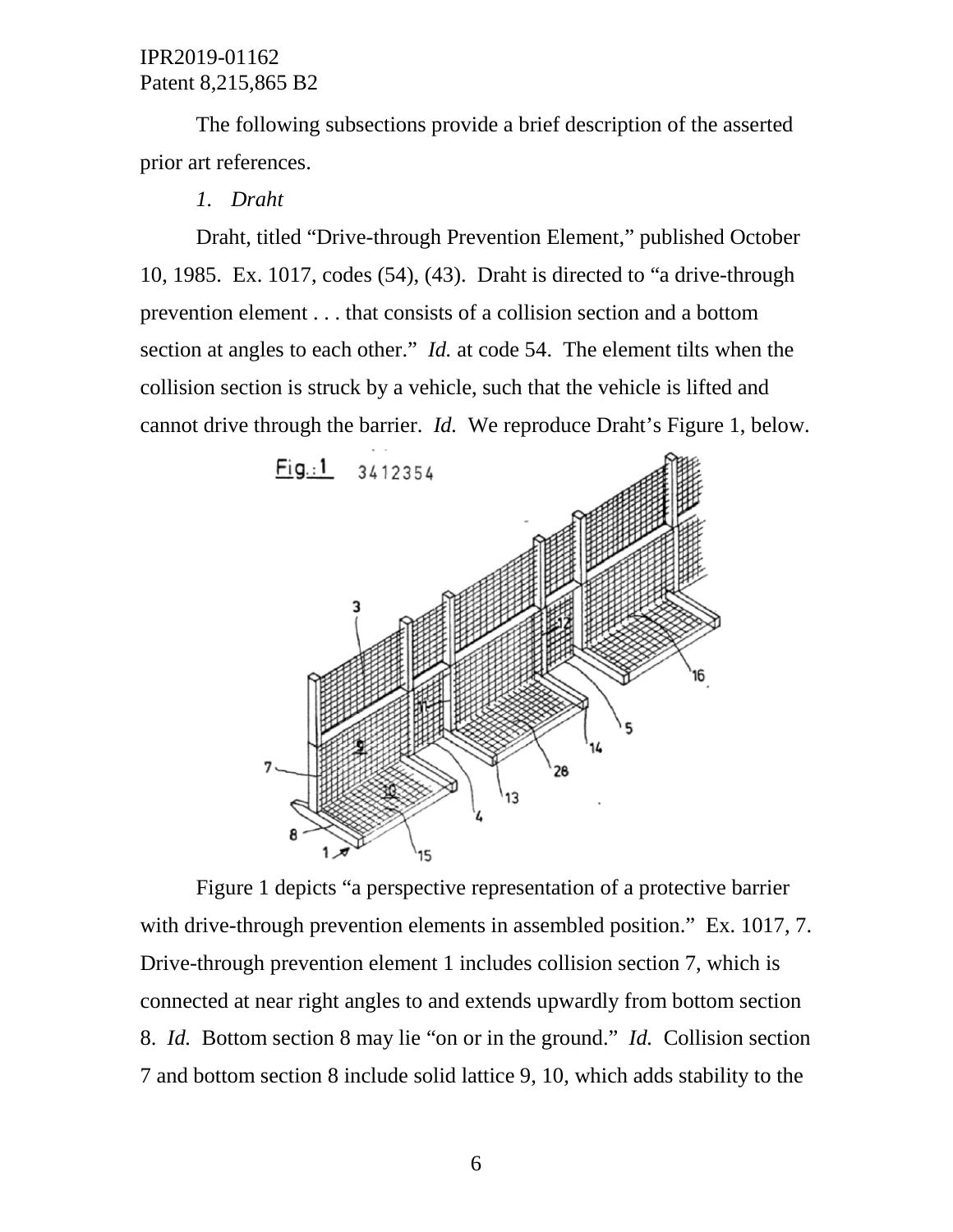drive-through prevention element. *Id.* The frame for drive-through prevention element 1 includes posts 11, 12, 13, 14, which have double-T profiles. *Id.*; *see also id.* at Fig. 5 (depicting the cross-section of posts 13 and 14, and showing the double-T profile of the posts). Figure 1 depicts multiple drive-through prevention elements 1 connected together in a chain. *Id.* at 7. "[A]ngular elements 15 . . . can and should be made to tip by the impact of a truck in the view direction, wherein the impacting vehicle is lifted and held by the corresponding angular element 15 or 28." *Id.*

"The effectiveness of the angular elements is further improved by placing plowshare-shaped braking elements opposite the angular element." Ex. 1017, 5. These braking elements "provide[] the desired tipping torque for the angular element. [They] can therefore be designed to fold downward and act as a type of anchor, for example, to generate the desired tipping torque." *Id.*

### *2. Carlyle*

Carlyle, titled "Retractable Barrier Post Assembly," published September 26, 1990. Ex. 1011, codes (54), (43). Carlyle relates to "a security barrier device of a type which can be readily moved into position to prevent a vehicle entering a prohibited area." *Id.* at 1. We reproduce Carlyle's Figure 1, below.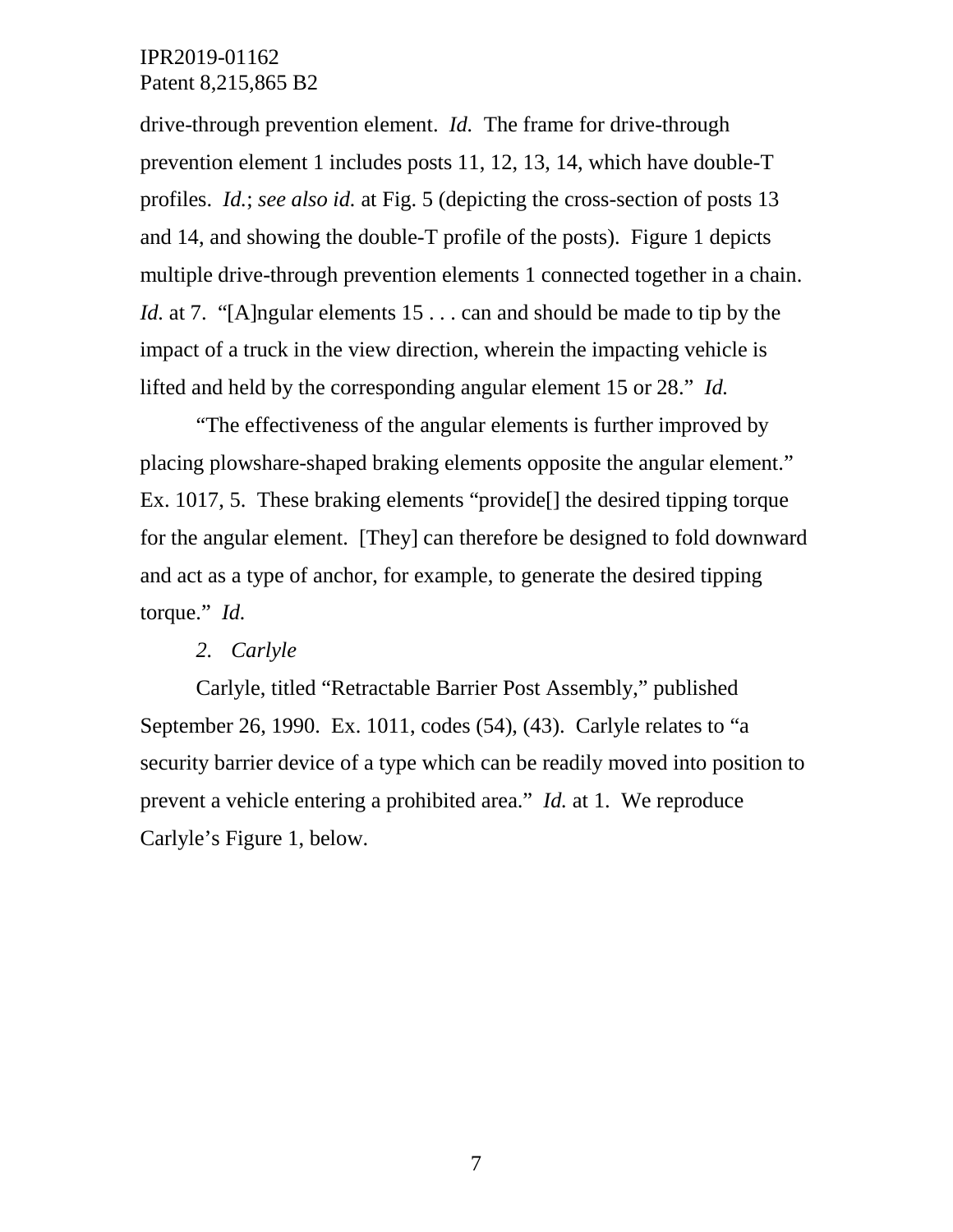IPR2019-01162 Patent 8,215,865 B2



Figure 1 depicts "a longitudinal vertical cross section view of a security barrier device according to [Carlyle's] invention." Ex. 1011, 4. Relevant to this proceeding, Carlyle's retractable barrier post is installed within a shallow excavation, such as 4–6 inches. *See id.* at 6–7, Figs. 1, 4.

### *3. Cold-Formed Steel Design*

Exhibit 1014 provides excerpts from "Cold-Formed Steel Design," which appears to be a textbook or similar reference book. *See* Ex. 1014. The excerpts provide information about cold-formed steel structural members. *See id.* The reference was published June 12, 2000. Ex. 1015, 1 (providing a print out of the Copyright Catalog entry for the reference).

### *4. Rogers*

Rogers, titled "Turntable Barrier System," issued May 9, 2006 from an application filed May 4, 2004. Ex. 1010, codes (54), (45), (22). Petitioner asserts that Rogers is prior art at least under pre-AIA 35 U.S.C.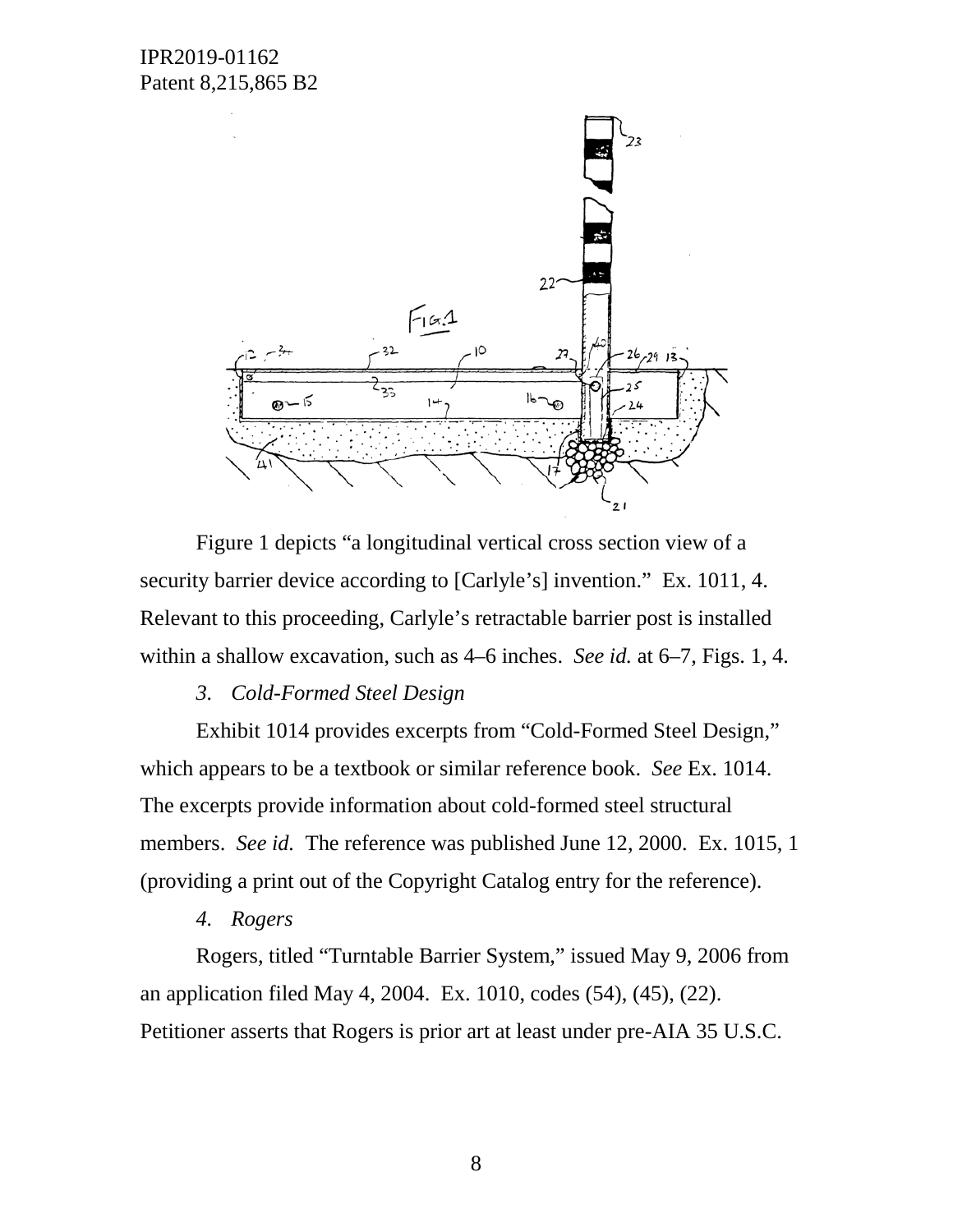§ 102(e).<sup>[6](#page-8-0)</sup> Pet. 33. Because the earliest possible priority date for the '865 patent is July 26, 2004, we agree with Petitioner that Rogers is prior art to the '865 patent under at least pre-AIA 35 U.S.C. § 102(e).

Rogers "relates to a barrier system that . . . uses impact elements to restrict the passage of vehicles. The impact elements are mounted on a turntable for rotation between a vehicle restricting position and a vehicle passage position." Ex. 1010, 1:5–11. We reproduce Rogers's Figures 1 and 10, below.



 $FIG. 1$ 





Figure 1 depicts "a schematic representation of a perspective view of a turntable barrier system according to one embodiment of" Rogers's invention, and Figure 10 depicts "a schematic representation of a side view of a[n exemplary] turntable barrier system." Ex. 1010, 2:55–56, 3:8–10.

<span id="page-8-0"></span> <sup>6</sup> Because the application that matured into the '865 patent has an effective filing date before the date the Leahy-Smith America Invents Act ("AIA"), Pub. L. No. 112-29, 125 Stat. 284, 296–307 (2011), took effect, we refer to the pre-AIA versions of the patent statute.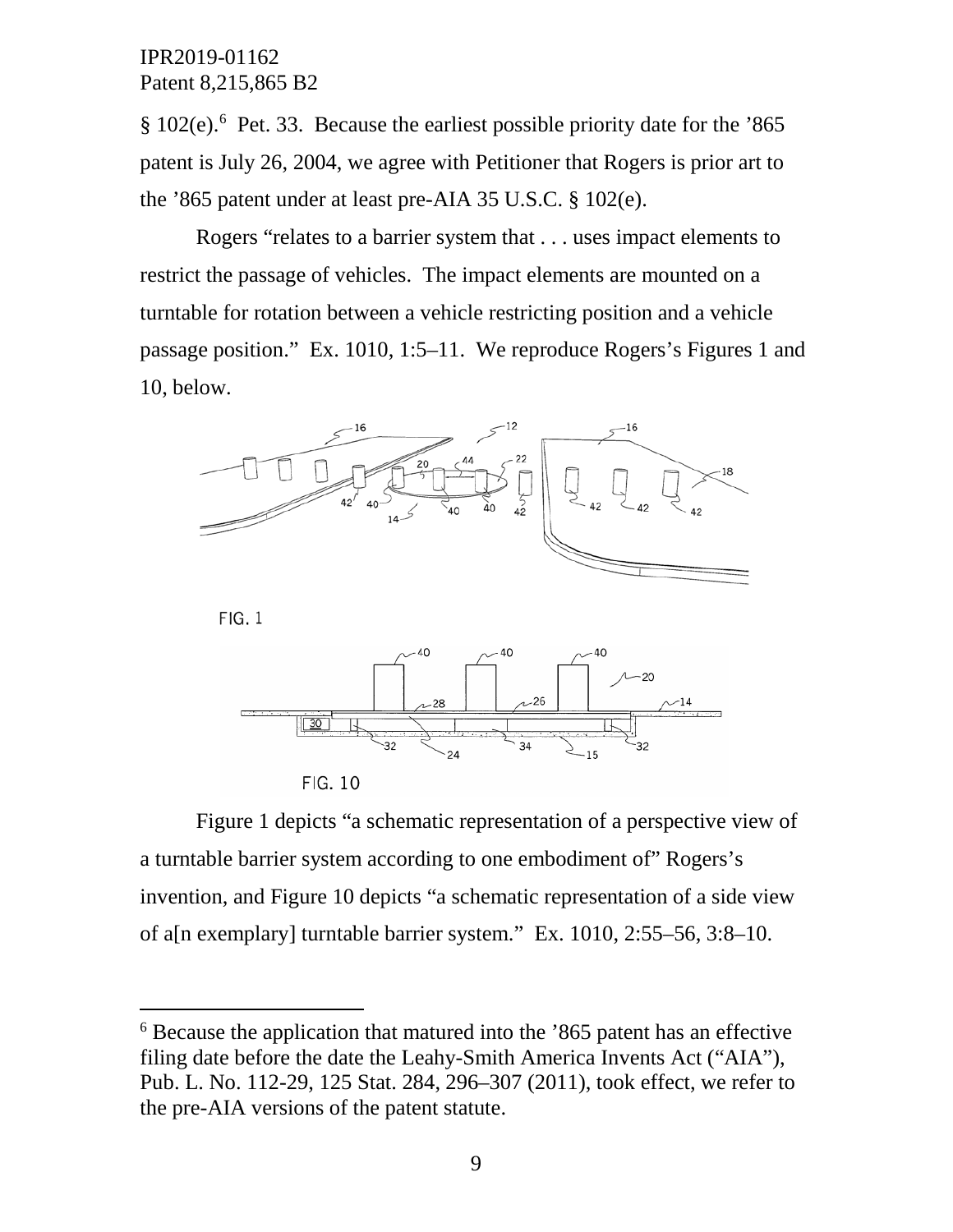The barrier system includes turntable 20 that operates in roadway 12, drive system 30 to rotate the turntable, an operable barrier having impact elements 40, and an inoperable barrier having impact elements 42. *Id.* at 4:16–22. Impact elements 40 may be foundation-type barriers, where the element is integrated into the structure of the turntable, or inertia-, or friction-, type barriers, which sit atop the turntable. *Id.* at 4:24–29, 4:58–62.

Turntable 20 includes top surface 22 located within a recess in roadway 14, with top surface 22 approximately coplanar with the roadway, and rotates in the plane of the roadway. Ex. 1010, 6:4–9. Turntable 20 includes frame structure portion 24, having deck plate 26, and including support structure, such as beams and joists. *Id.* at 6:11–20. Turntable 20 is depicted as circular, but may be provided in other configurations, such as, for example, a rectangular or octagonal shape. *Id.* at 6:15–17, 6:20–24. In an alternative embodiment, the platform may slide instead of rotate. *Id.* at  $6:24 - 27$ .

Turntable 20 also includes, above frame structure 24, pad layer 28 formed from, for example, reinforced concrete. Ex. 1010, 6:28–31. Frame structure 24 "may include studs or other structure (not shown) around which the pad layer is formed or attached to increase the bond between the frame and the pad layer." *Id.* at 6:31–34. Foundation-type impact barriers may be formed integral with the concrete pad, "so that the pad layer helps serve as the foundation ballast for the . . . impact elements." *Id.* at 6:34–40.

### *5. Glaesener*

Glaesener, titled "Roadside Safety Apparatus," issued May 6, 1975. Ex. 1013, codes (45), (54). Glaesener relates to "a safety system for protecting moving traffic against impact with stationary roadside objects." *Id.* at 1:4–6. Relevant to this proceeding, Glaesener discloses that, in an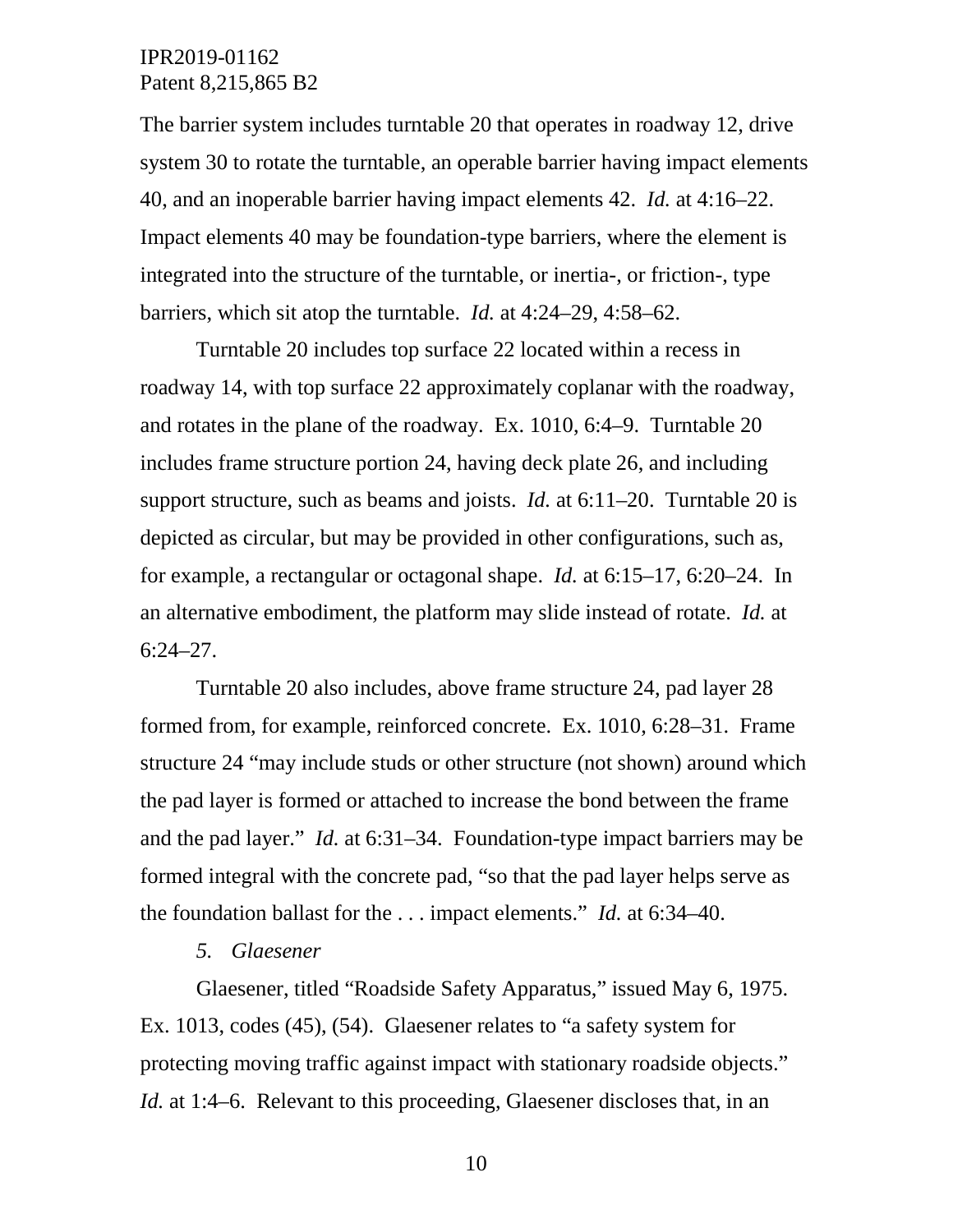embodiment of the safety system, its barrier (post 15) may include a reinforcement structure. *Id.* at 4:1–4; Fig. 5.

# II. ANALYSIS

# *A. Applicable Law*

Petitioner's seven asserted grounds of unpatentability are each based on obviousness under 35 U.S.C. § 103(a).

Section 103(a) [of 35 U.S.C.] forbids issuance of a patent when "the differences between the subject matter sought to be patented and the prior art are such that the subject matter as a whole would have been obvious at the time the invention was made to a person having ordinary skill in the art to which said subject matter pertains."

*KSR Int'l Co. v. Teleflex Inc.*, 550 U.S. 398, 406 (2007). The question of obviousness is resolved on the basis of underlying factual determinations, including: (1) the scope and content of the prior art; (2) any differences between the claimed subject matter and the prior art; (3) the level of ordinary skill in the art;<sup>[7](#page-10-0)</sup> and (4) when available, objective evidence of nonobviousness, such as commercial success, long felt but unsolved needs, and failure of others.[8](#page-10-1) *Graham v. John Deere Co.*, 383 U.S. 1, 17–18 (1966).

<span id="page-10-1"></span><span id="page-10-0"></span> <sup>7</sup> We address the level of ordinary skill in the art in Section II.B., below. <sup>8</sup> Petitioner states that "simultaneous invention  $\dots$  is  $\dots$  an objective indication that the system arrived at was obvious." Pet. 15. Petitioner does not explain how this objective evidence is to be weighed here nor does Petitioner provide a limitation-by-limitation analysis demonstrating simultaneous invention. *See id.* at 6–16; *see also* Prelim. Resp. 2 ("[E]ven if Petitioner did allege facts sufficient to show simultaneous invention, that is only relevant as an objective indicia of obviousness *after* a prima facie obviousness case is set out, which Petitioner has failed to demonstrate."), 47–53 (addressing simultaneous invention).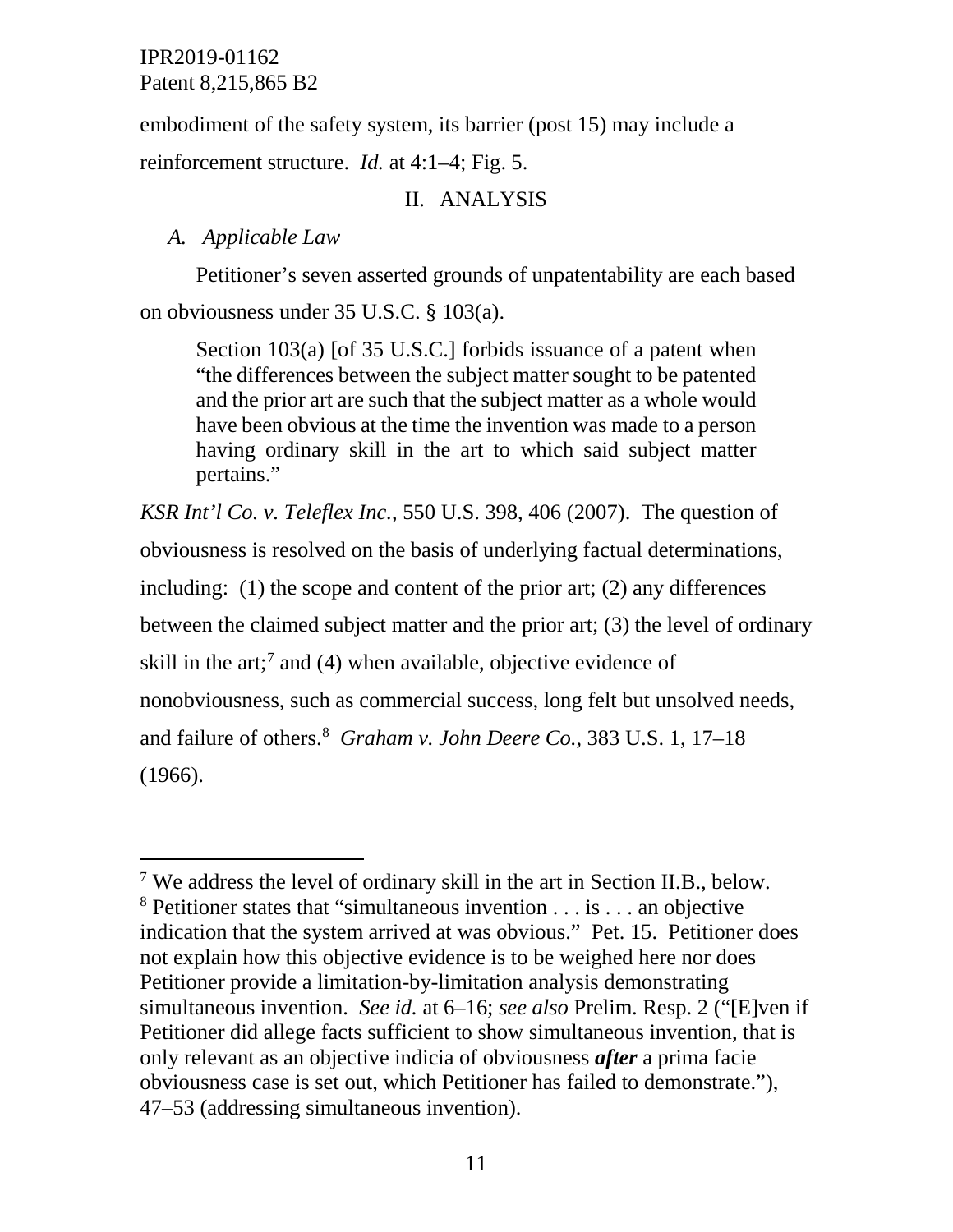"[O]bviousness must be determined in light of *all the facts*, and . . . a given course of action often has simultaneous advantages and disadvantages, and this does not necessarily obviate motivation to combine." *Medichem, S.A. v. Rolabo, S.L.*, 437 F.3d 1157, 1165 (Fed. Cir. 2006) (emphasis added); *see also PAR Pharm., Inc. v. TWI Pharms., Inc.*, 773 F.3d 1186, 1196 (Fed. Cir. 2014) ("The presence or absence of a motivation to combine references in an obviousness determination is a pure question of fact."). We recognize that, "[e]ven under [the] 'expansive and flexible' obviousness analysis [of *KSR*], we must guard against 'hindsight bias' and '*ex post* reasoning.'" *St. Jude Med., Inc. v. Access Closure, Inc.*, 729 F.3d 1369, 1381 (Fed. Cir. 2013) (citation omitted).

*B. Level of Ordinary Skill in the Art*

The level of skill in the art is "a prism or lens" through which we view the prior art and the claimed invention. *Okajima v. Bourdeau*, 261 F.3d 1350, 1355 (Fed. Cir. 2001). Petitioner contends that a person having ordinary skill in the art:

would have at least a bachelor's degree or a technical degree in a field such as mechanical or civil engineering or physics and at least several years of experience in designing or manufacturing vehicle barrier systems, but numerous years of experience in the design or manufacture of vehicle barriers, particularly anti-ram systems, could substitute for formal education.

Pet. 28 (referencing Ex. 1003 ¶¶ 71–76 (providing Mr. Roland's testimony regarding the level of ordinary skill in the art)). Patent Owner does not dispute this characterization of the level of ordinary skill in the art. Prelim. Resp. 19. For the purposes of this Decision, we accept Petitioner's characterization of the level of ordinary skill in the art, as we find that it is consistent with the level of skill reflected in the prior art of record.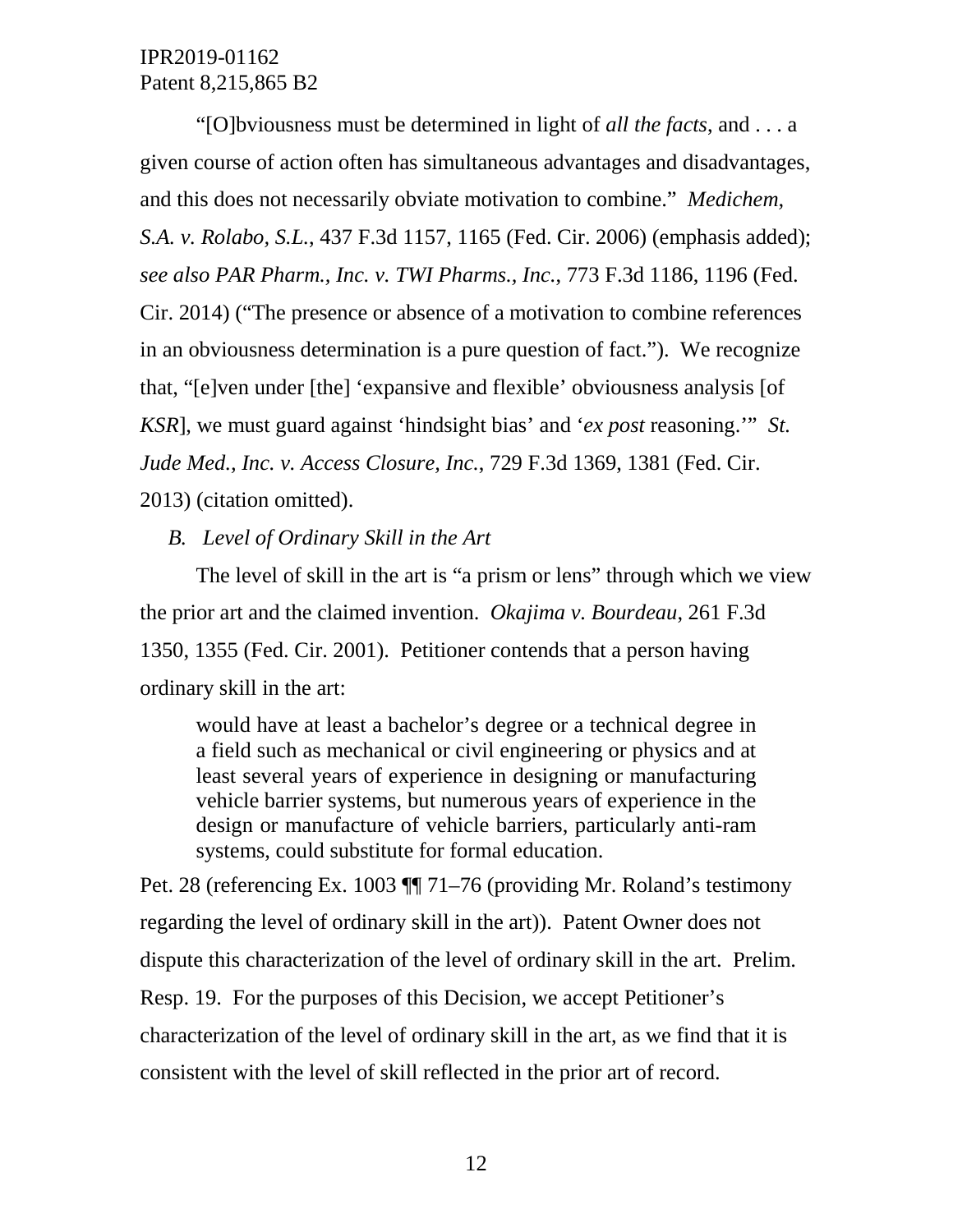### *C. Claim Construction*

In *inter partes* reviews, we interpret a claim "using the same claim construction standard that would be used to construe the claim in a civil action under 35 U.S.C. 282(b)." *See* Changes to the Claim Construction Standard for Interpreting Claims in Trial Proceedings Before the Patent Trial and Appeal Board, 83 Fed. Reg. 51,340, 51,343 (Oct. 11, 2018) (amending 37 C.F.R. § 42.100(b) effective November 13, 2018) (now codified at 37 C.F.R. § 42.100(b) (2019)). Under this standard, we construe the claim "in accordance with the ordinary and customary meaning of such claim as understood by one of ordinary skill in the art and the prosecution history pertaining to the patent." *Id.* Only claim terms which are in controversy need to be construed and only to the extent necessary to resolve the controversy. *See Nidec Motor Corp. v. Zhongshan Broad Ocean Motor Co.*, 868 F.3d 1013, 1017 (Fed. Cir. 2017).

Petitioner informs the Board that, in co-pending litigation, the District Court issued a claim construction order. Pet. 28–29; *see* Ex. 1026 (providing the claim construction order). Petitioner asserts that these constructions should be applied in this proceeding. Pet. 32; *cf.* 83 Fed. Reg. at 51,358 ("Any prior claim construction determination concerning a term of the claim in a civil action . . . that is timely made of record in the *inter partes* review proceeding will be considered."). Patent Owner does not dispute Petitioner's assertion. Prelim. Resp. 19.

We note that, for the nine disputed claim terms construed by the District Court, the court adopted the purported plain and ordinary meaning of the claim term. Ex. 1026, 4–17. We also apply the plain and ordinary meaning to these terms, as that meaning would have been understood by a person having ordinary skill in the art at the time of the invention, when read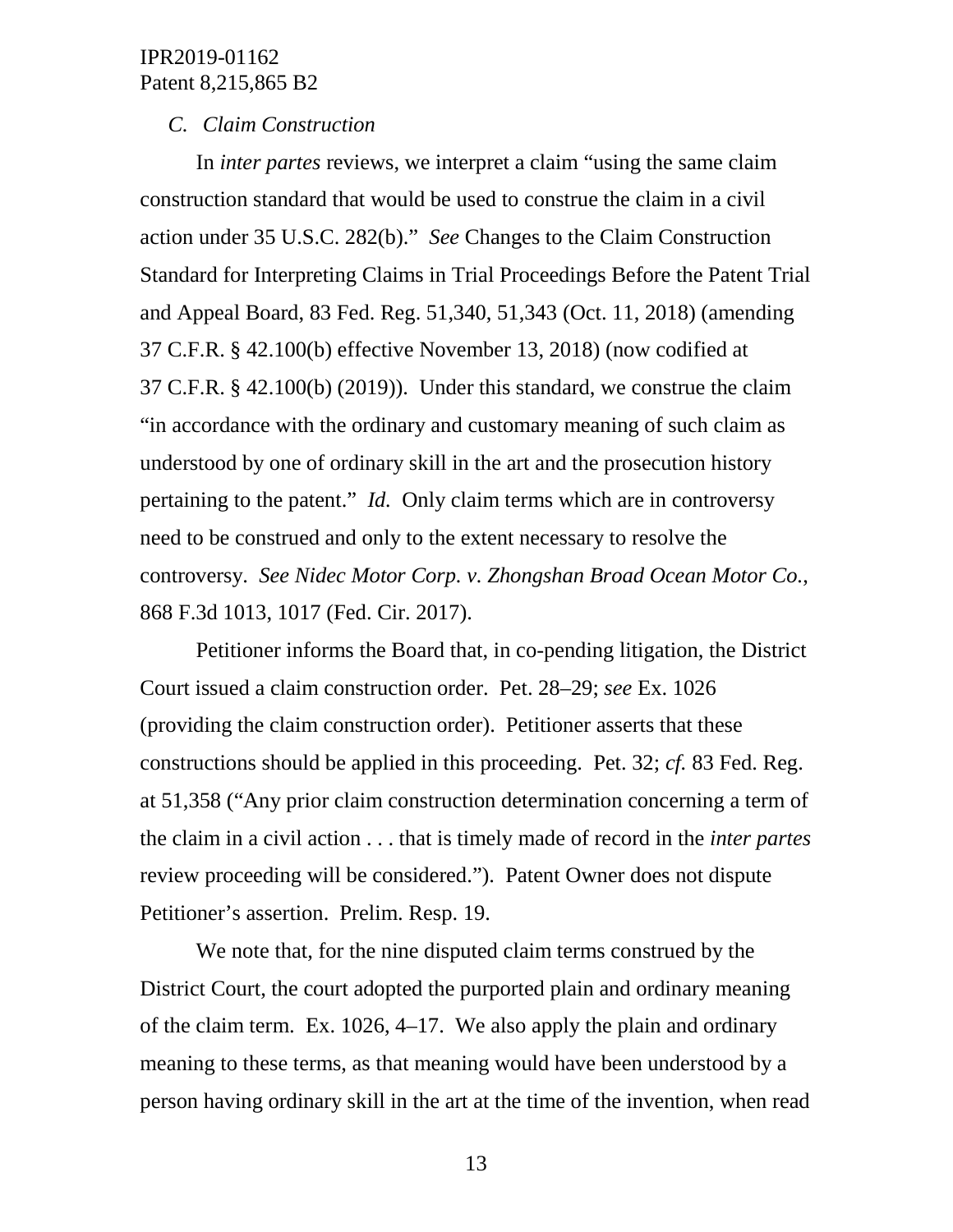in context of the Specification. *Phillips v. AWH Corp.*, 415 F.3d 1303, 1313 (Fed. Cir. 2005) ("We have made clear, moreover, that the ordinary and customary meaning of a claim term is the meaning that the term would have to a person of ordinary skill in the art in question at the time of the invention . . . in the context of the entire patent, including the specification."). We determine, for the purposes of this Decision, that none of the terms require an express construction here to resolve the parties' dispute. *See Nidec Motor Corp.*, 868 F.3d at 1017.

*D. Ground 1: Claims 1–3, 15–19, and 31–35 as Allegedly Obvious Over Draht*

Petitioner contends that claims 1–3, 15–19, and 31–35 are rendered obvious by Draht. Pet. 34–64.

*1. Independent claim 1*

Claim 1 recites, in relevant part:

wherein the at least one first structural member or the at least one structural member or both are configured or tied together to retain within the base supporting media introduced into the base when the base is mounted in the excavation *such that the rotation is resisted of a bollard or bollards and the base from an impact against the bollard or bollards*.

Ex. 1001, 9:35–41 (emphasis added) (the "retaining supporting media" limitation of claim 1). The "retaining supporting media" limitation of claim 1 requires the at least one first structural member or the at least one structural member or both to be configured (or tied together) to retain within the base, supporting media. The parties agree that the term "supporting media" encompasses either concrete or soil. Pet. 31; Prelim. Resp. 19.

### *a) Petitioner's contentions*

Petitioner contends that Draht discloses that bottom section 8 of its drive-through prevention element may be placed in the ground or covered by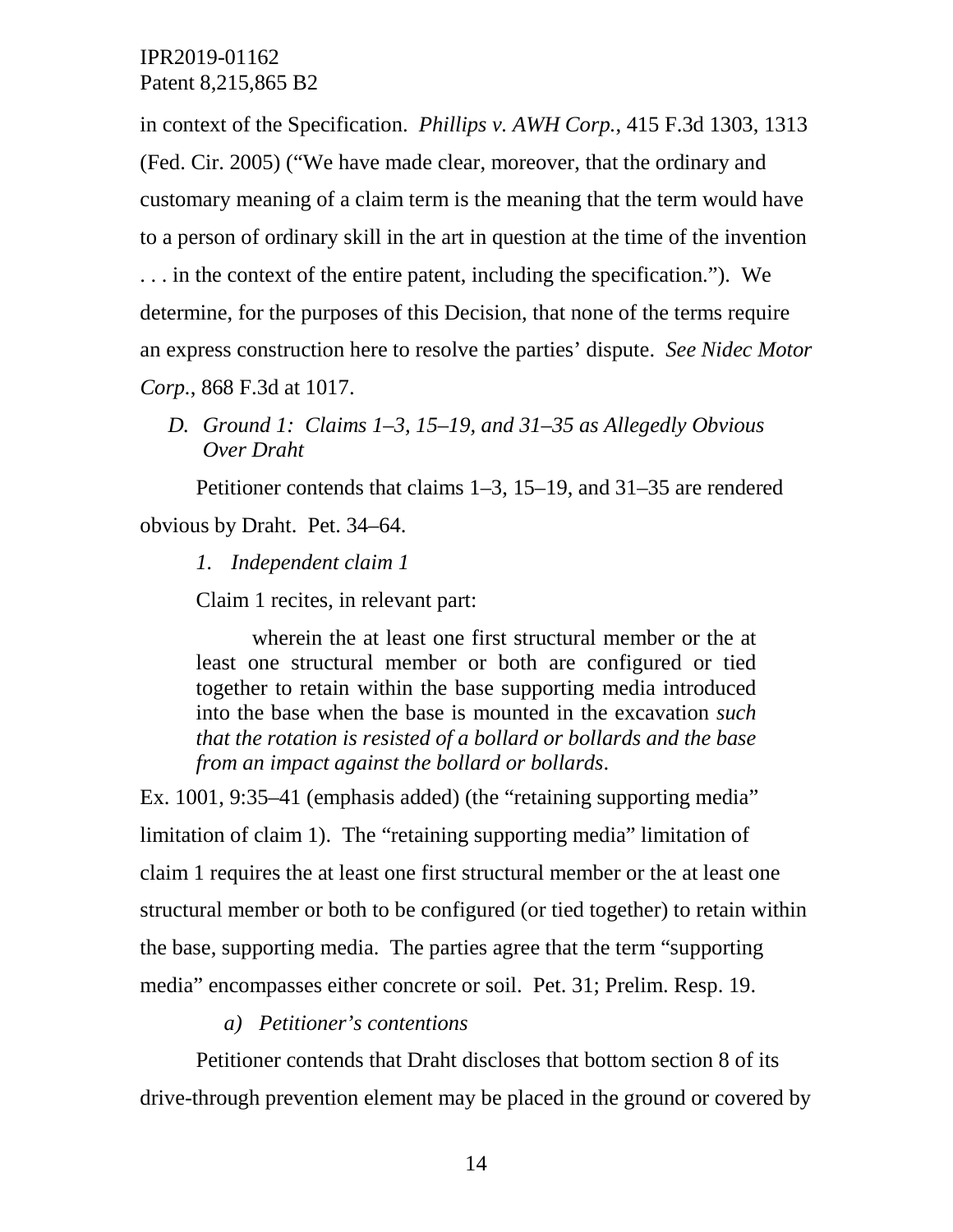ground, such that the drive-through prevention element is mounted in a shallow excavation. Pet. 55–56 (providing quotations from Ex. 1017, 4, 8 and further referencing *id.* at 5 (lines 14–19); Ex. 1003 ¶ 157). Petitioner also contends that, by disclosing that bottom section 8 is placed in or covered by soil, section 8 "is configured to retain supporting media." *Id.* at 57 (providing quotations from Ex. 1017, 4, 8 and further referencing *id.* at 5 (lines 14–19); Ex. 1003 ¶ 161).

With respect to the requirement in the "retaining supporting media" limitation of claim 1 that the retention of the supporting media resists rotation of the bollards or the bollards and base from impact against a bollard, Petitioner contends that "Draht teaches that the bollards and base resist rotation by driving portions of the base into the ground." Pet. 57–58 (providing quotations from Ex. 1017, 4–5, 5, 6, 8 and further referencing *id.* at 5 (lines 21–26); Ex. 1003 ¶ 162). Specifically, Petitioner relies on the following language in Draht: "if the vehicle drives onto the buried side piece and hits the collision section with its bumper, a tilting force is generated that presses the bottom section into the ground and causes the vehicle to be lifted and held." Pet. 57; Ex. 1017, 4–5. Petitioner also relies on the statements that "angular element acts as an energy-canceling element, through which the energy from the vehicle is directed into the ground," "the drive-through prevention element . . . will be moved only in the direction the vehicle's travel," the "plow-type blade initially helps the angular element to dig in and 'shovels' the earth toward the solid lattice of the collision section," and "[t]his reinforces the braking effect of the angular element 15." Pet. 57–58 (emphasis omitted); Ex. 1017, 5, 6, 8; *see also* Ex. 1017, 5 ("The effectiveness of the angular elements is further improved by placing plowshare-shaped braking elements opposite the angular element in the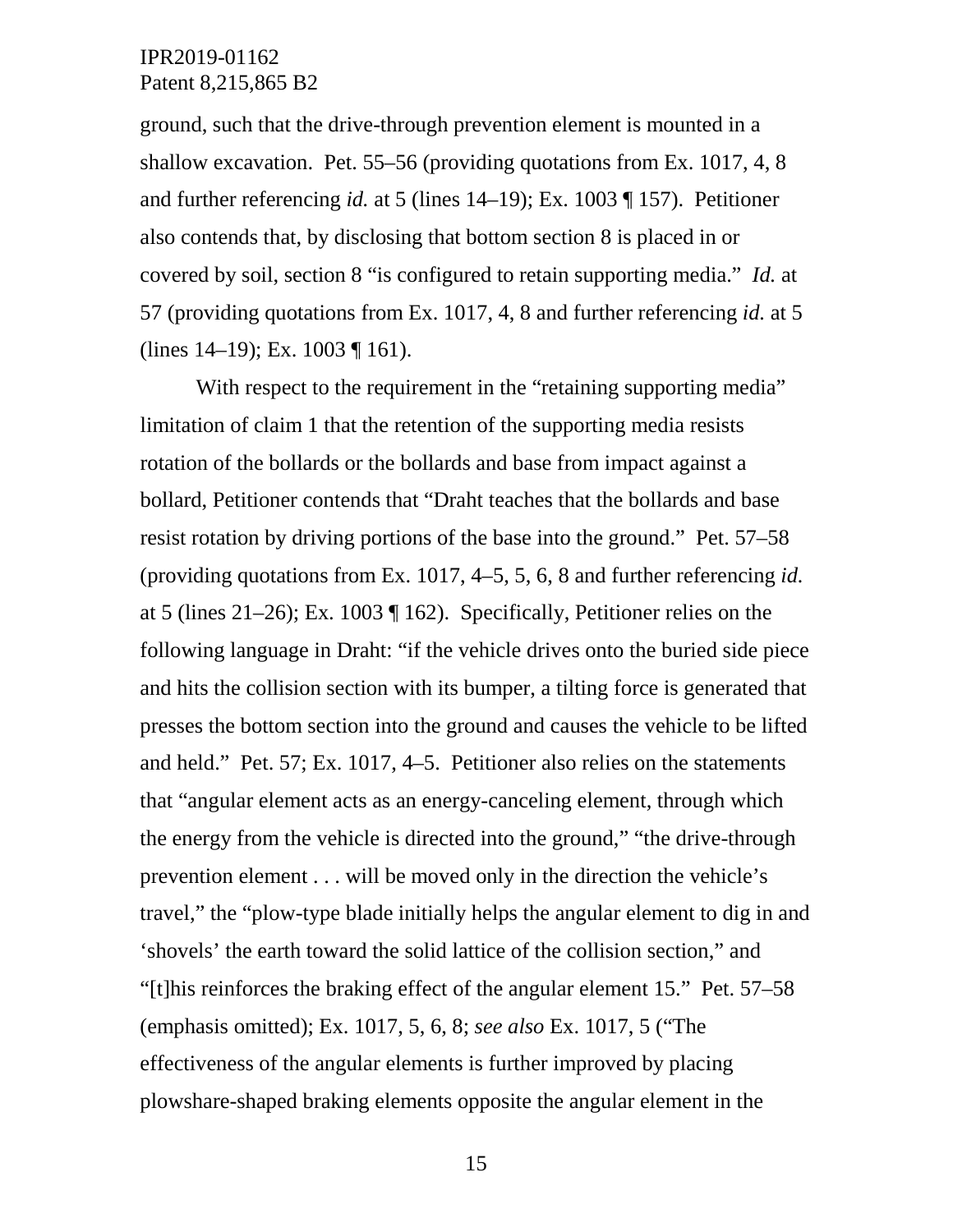expected pushing or moving direction. These braking elements keep the drive-through prevention element from being pulled out of the ground and instead press the angle side even deeper into the ground so that the tipped position is achieved if the vehicle proceeds farther. This tipped position prevents the vehicle from traveling any farther."). Petitioner adds that "as explained by Mr. Roland, Draht teaches rotation resisting methods substantially similar to the exemplary methods described in the '865 patent." Pet. 58 (referencing Ex. 1001, 3:5–19; Ex. 1017, 4, 7; Ex. 1003 ¶¶ 163–165).

#### *b) Patent Owner's counter arguments*

Patent Owner argues that Draht does not disclose that its drivethrough prevention element is mounted in a shallow excavation. Prelim. Resp. 32. Patent Owner contends that Draht's teachings that its bottom section being covered in dirt to make it aesthetically pleasing "does *not* contribute in any way to the Draht fence structure." *Id.* Patent Owner also argues that Petitioner's reliance on Draht's disclosure that its angular element may have side pieces sunk into the ground is misleading, as this disclosure does not teach a shallow excavation. *Id.* at 33.

Patent Owner also argues that Draht's bottom section 8 is not "configured to retain supporting media," as the solid lattices that make up bottom section 8 are one dimensional structures that cannot retain media. Prelim. Resp. 33–34. Patent Owner adds that "the supporting media introduced into the bollard base must aid in the bollards' resistance to rotation." *Id.* at 34. Patent Owner argues that, in contrast, Draht "does not require a heavy, permanent base, and teaches that a benefit of its system is that it's 'very low weight,' making it 'easy to assemble and dissemble.'" *Id.*

Finally, Patent Owner argues that Draht's structure does not resist rotation, as the structure is designed to rotate. Prelim. Resp. 35. Patent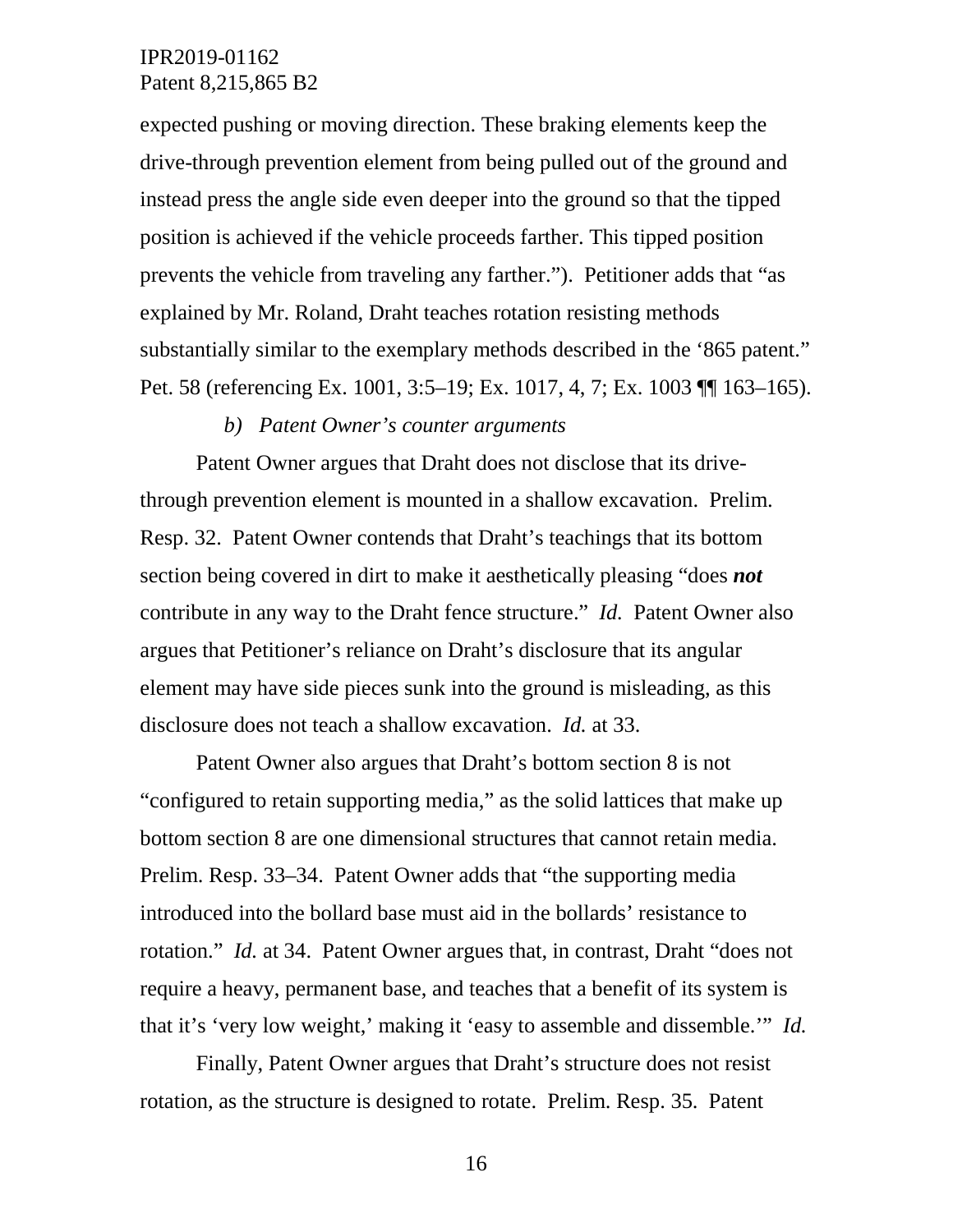Owner explains that "Draht *needs to rotate in order to function as intended*—it only works by rotating (tilting) and trapping a vehicle." *Id.* Patent Owner criticizes Petitioner's assertion that Draht's structure "resists rotation," stating that the position is "ambiguous," and provides a conclusory statement that "Draht teaches that the bollards and base resist rotation by driving portions of the base into the ground." *Id.* at 36.

#### *c) Our determinations with respect to claim 1*

We determine that Petitioner fails to sufficiently demonstrate that Draht discloses elements of a base structure ("the at least one first structural member or the at least one structural member or both") that "are configured or tied together to retain within the base supporting media . . . such that the rotation is resisted of a bollard or bollards and the base from an impact against the bollard or bollards" as required by the "retaining supporting media" limitation of claim 1. First, Petitioner fails to explain adequately how the structural elements of Draht's bottom section 8 are configured *to retain* soil. Petitioner merely states that Draht's bottom section is placed in or covered by soil and adds a citation that Draht's angular element may have side pieces that are sunk in the ground and covered with soil. *See* Pet. 57. This information does not explain how the at least one first structural member or the at least one structural member or both are configured *to retain* the soil.

Second, even if Draht's bottom section is configured to retail soil, Petitioner fails to explain adequately how this retention of soil results in posts 11 and 12 (the alleged bollards, *see* Pet. 40) or posts 11 and 12 and bottom section 8 resisting rotation. Petitioner's contention that "Draht teaches that the bollards and base resist rotation" does not follow from the assertion that Draht teaches "driving portions of the base into the ground" as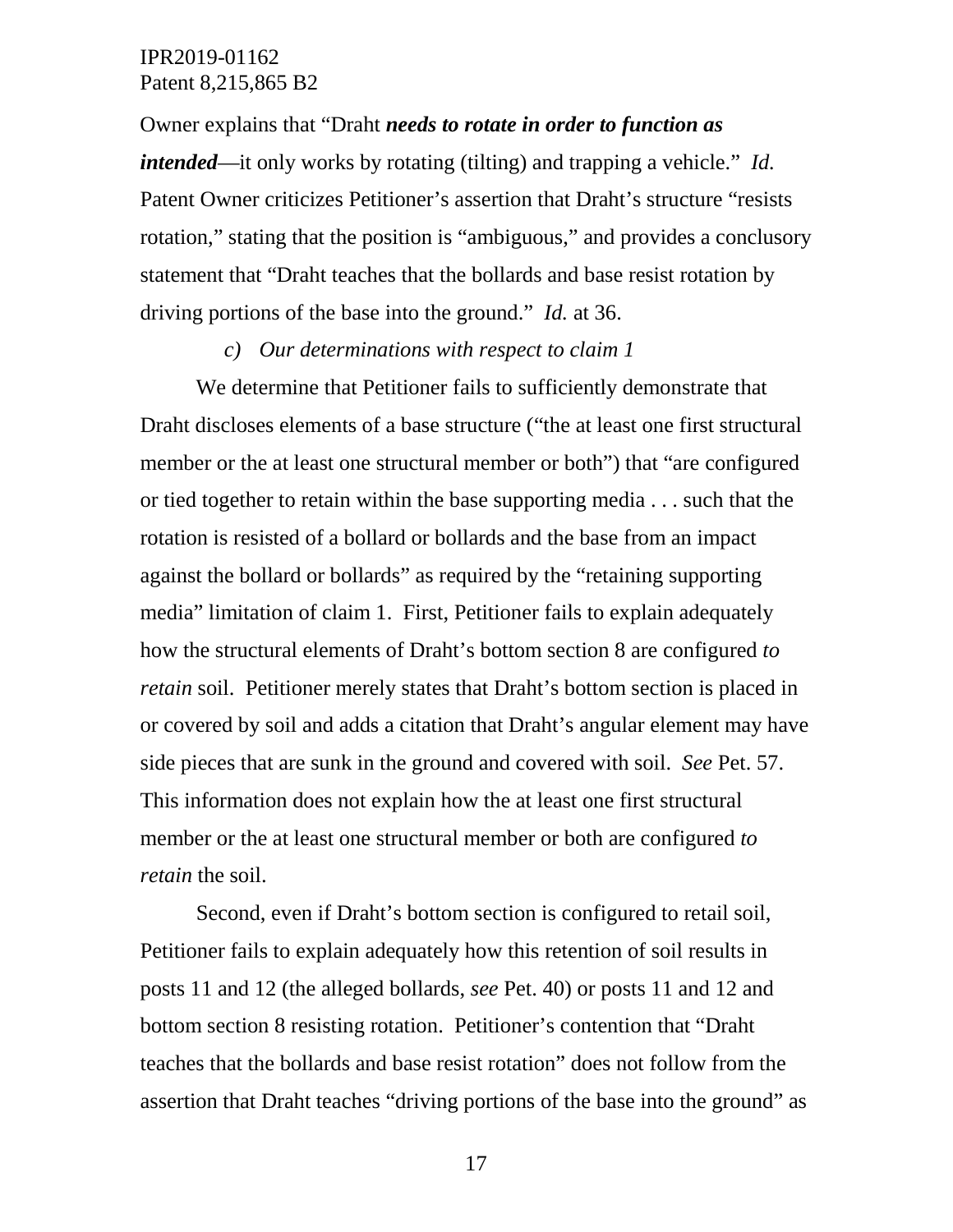a result of a vehicle colliding with the collision section. *See* Pet. 57. Indeed, as Draht expressly teaches, this driving a portion of the base into the ground is precisely what aids Draht's structure in rotating. As Draht explains,

The effectiveness of the angular elements is further improved by placing plowshare-shaped braking elements opposite the angular element in the expected pushing or moving direction. These braking elements keep the drive-through prevention element from being pulled out of the ground and instead press the angle side even deeper into the ground so that the tipped position is achieved if the vehicle proceeds farther. This tipped position prevents the vehicle from traveling any farther.

Ex. 1017, 5; *see also id.* ("[S]uch a braking element is easily and practically created . . . to form a swing-tab . . . [that] provides the desired tipping torque for the angular element. It can therefore be designed to fold downward and act as a type of anchor, for example, to generate the desired tipping torque."). That is, by pressing the angle side deeper into the ground, the side acts as a fulcrum that allows the structure to tip, or *rotate*, when a vehicle contacts the collision section. That mechanism is how Draht stops a vehicle. Ex. 1017, code (54) ("The angled element . . . has a braking element on its front edge, preferably a swing-tab, *that allows the angled element to tilt if a vehicle drives into the collision section*. The vehicle is then lifted and held and can no longer drive over or through the barrier." (emphasis added)).

Accordingly we determine, on the record before us, that the information in the Petition fails to demonstrate a reasonable likelihood that claim 1 is unpatentable under 35 U.S.C. § 103 over Draht.

*2. Independent Claims 16 and 33 and Dependent Claims 2, 3, 15, 17–19, 31, 32, 34, and 35* 

In asserting that independent claims 16 and 33 are rendered obvious by Draht, Petitioner relies on the same contentions for these claims as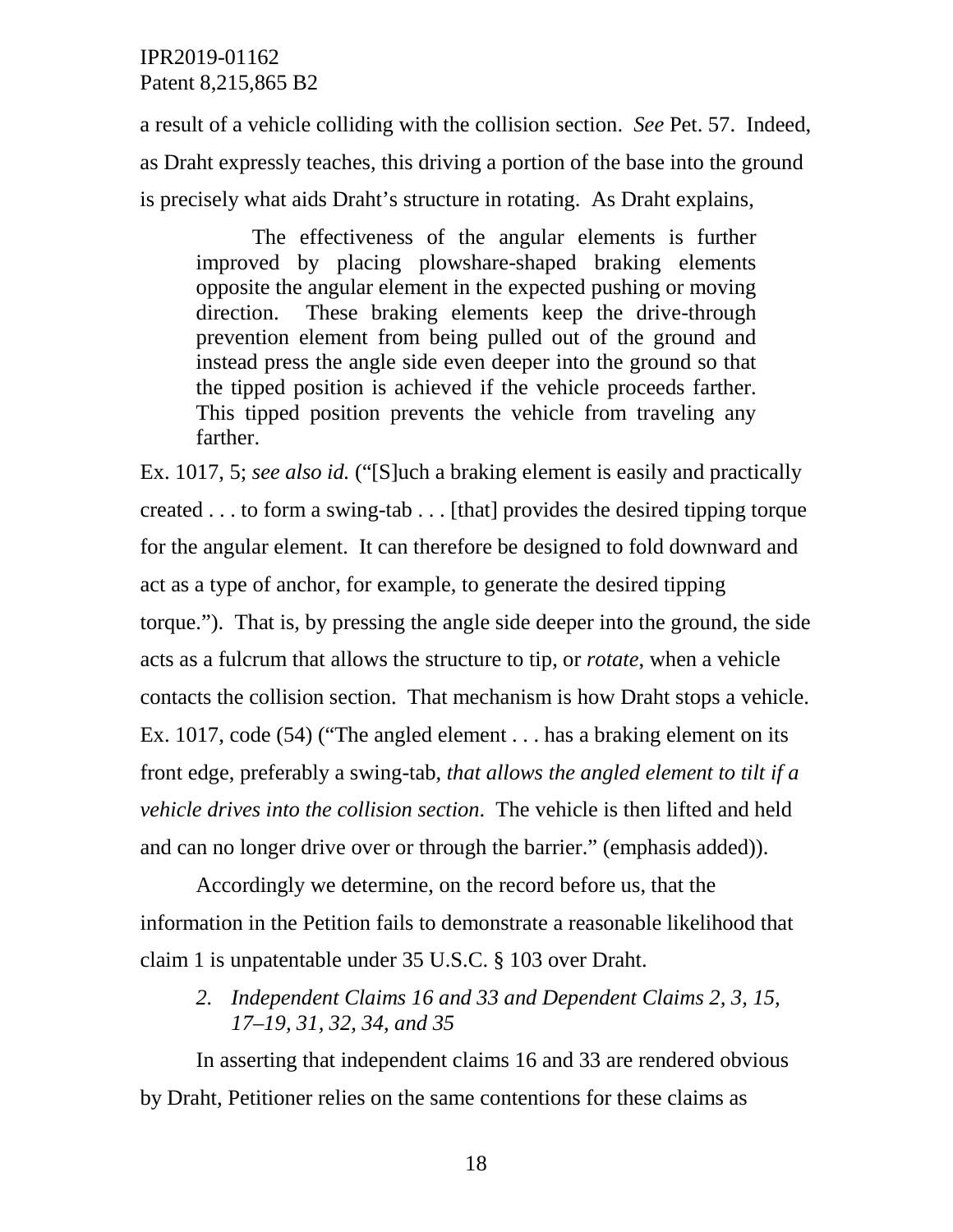presented for claim 1. Pet. 35–58. Also, Petitioner relies on its contentions with respect to independent claims 1, 16, and 33 in asserting that dependent claims 2, 3, 15, 17–19, 31, 32, 34, and 35 are rendered obvious by Draht. *See* Pet. 58–64 (addressing the specific subject matter of these dependent claims without further reference to the underlying independent claims).

Accordingly, for the reasons discussed above in connection with our analysis of claim 1, we determine, on the record before us, that the information in the Petition fails to demonstrate a reasonable likelihood that claims 2, 3, 15–19, and 31–35 are unpatentable under 35 U.S.C. § 103 over Draht.

# *E. Ground 2: Claims 4 and 20 as Allegedly Obvious Over Draht and Carlyle*

For Ground 2, Petitioner relies on its contentions with respect to independent claims 1 and 16 for Ground 1 in asserting that dependent claims 4 and 20, which directly depend from claim 1 and claim 16, respectively, are rendered obvious by the combination of Draht and Carlyle. *See* Pet. 64–67 (addressing the specific subject matter of dependent claims 4 and 20 without further reference to the underlying independent claims). Petitioner does not assert that Carlyle remedies the deficiencies in Petitioner's positions that we identify in our analysis of claims 1 and 16 for Ground 1.

Accordingly, for the reasons discussed above in connection with our analysis of claims 1 and 16 for Ground 1, we determine, on the record before us, that the information in the Petition fails to demonstrate a reasonable likelihood that claims 4 and 20 are unpatentable under 35 U.S.C. § 103 over Draht and Carlyle.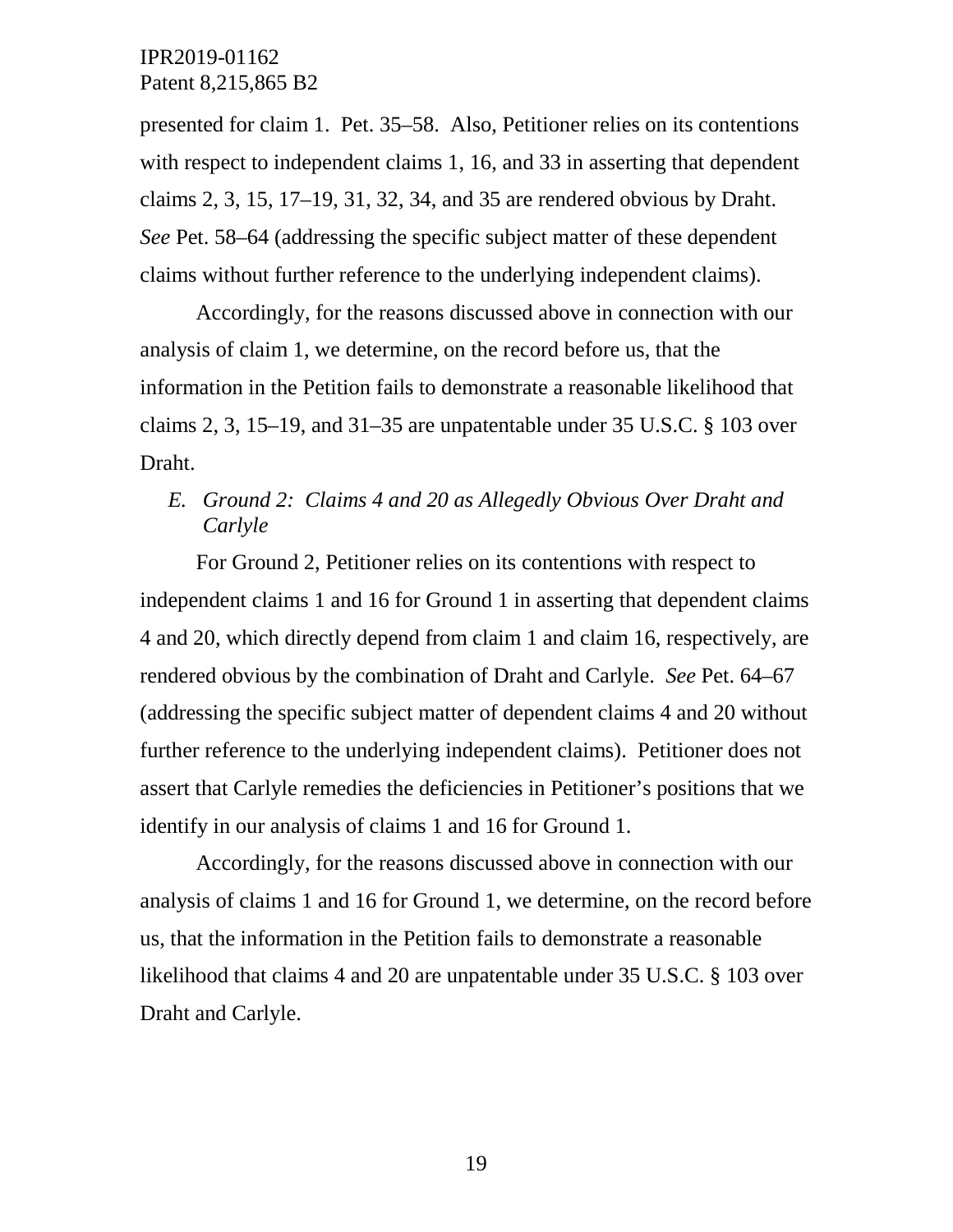*F. Ground 3: Claims 5–14 and 21–30 as Allegedly Obvious Over Draht and Cold-Formed Steel Design*

For Ground 3, Petitioner relies on its contentions with respect to independent claims 1 and 16 for Ground 1 in asserting that dependent claims 5–14 and 21–30, which depend, directly or indirectly, from either claim 1 or claim 16, are rendered obvious by the combination of Draht and Cold-Form Steel Design. *See* Pet. 67–72 (addressing the specific subject matter of dependent claims 5–14 and 21–30 without further reference to the underlying independent claims).

Accordingly, for the reasons discussed above in connection with our analysis of claims 1 and 16 for Ground 1, we determine, on the record before us, that the information in the Petition fails to demonstrate a reasonable likelihood that dependent claims 5–14 and 21–30 are unpatentable under 35 U.S.C. § 103 over Draht and Cold-Formed Steel Design.

*G. Ground 4: Claims 1–3, 14–19, and 30–35 as Allegedly Obvious Over Rogers*

Petitioner contends that claims 1–3, 14–19, and 30–35 are rendered obvious by Rogers. Pet. 72–101.

*1. Independent claim 1*

Claim 1 recites, in relevant part:

at least one bollard; and

a base comprising opposed ends and a plurality of structural members which intersect and are tied together, for each bollard of the bollard structure at least one first structural member extending from a first of the opposed ends of the base to a second of the opposed ends of the base in a first direction intersecting with the opposed ends, and at least one structural member extending to intersect with the at least one first structural member.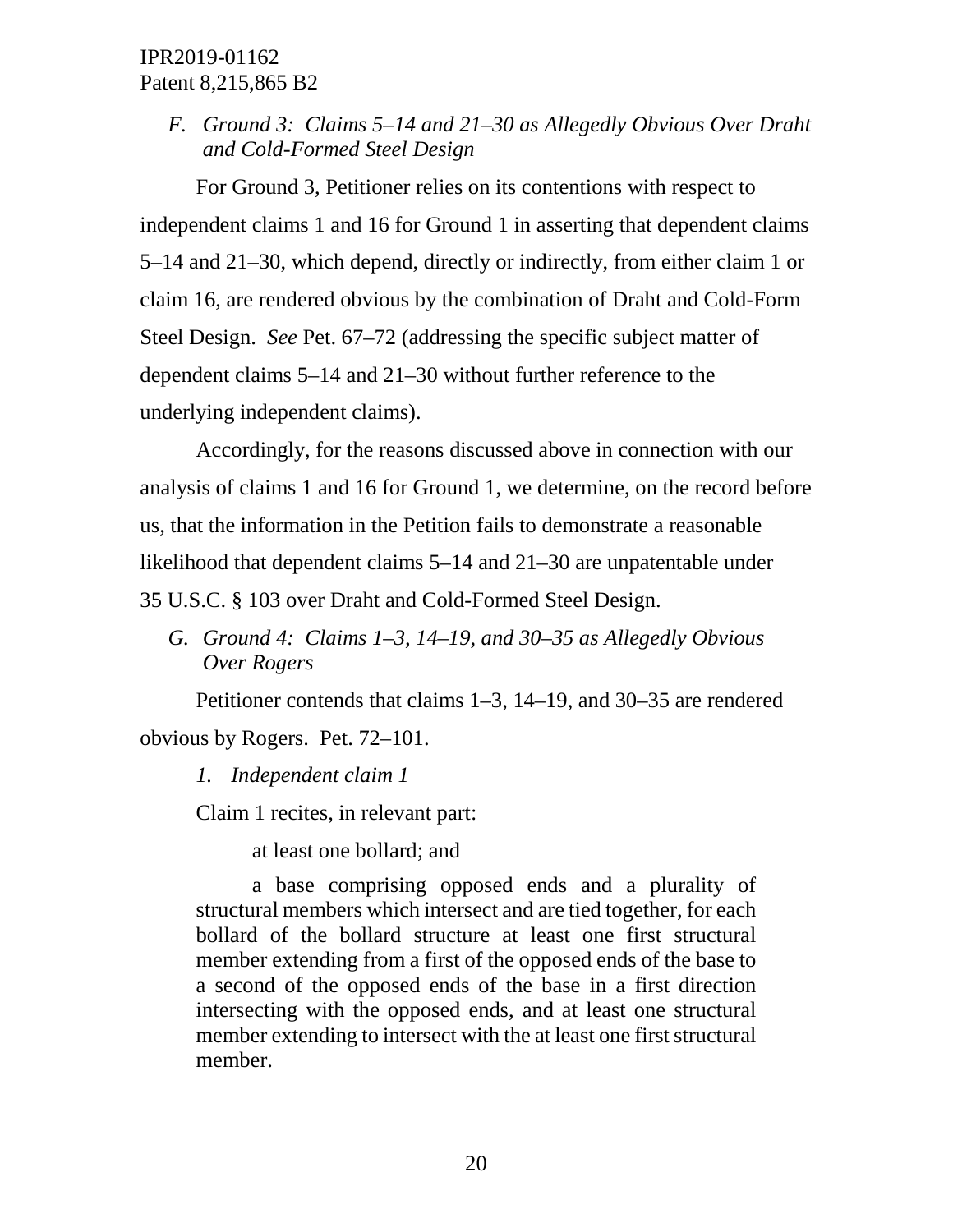Ex. 1001, 9:19–26 (the "bollard" and "base" limitations of claim 1). Claim 1 also requires each of the at least one bollard to be "secured to at least one of the at least one first structural member and the at least one structural member of the base for the respective bollard." *Id.* at 9:27–29 (the "secured bollard" limitation of claim 1).

#### *a) Petitioner's contentions*

Petitioner contends that Rogers's impact elements correspond to the recited bollard. Pet. 75–77 (referencing Ex. 1010, code (57), 1:5–11, 2:12– 51, 3:19–23, 4:16–57, 7:19–30; Ex. 1003 ¶ 220). Specifically, Petitioner's identify Rogers's disclosure of foundation-type impact elements as corresponding to the recited bollard and also indicates that Rogers discloses multiple impact elements. *Id.* at 75–76.

Petitioner contends that Rogers discloses a base in the form of a turntable, which includes structural members including sections of steel, beams, joists, and other supports. Pet. 77–78 (referencing Ex. 1010, 6:3–5, 6:11–27, 6:11–15; Ex. 1003 ¶ 221). Petitioner explains that Rogers discloses that its circular turntable may be other shapes, such as rectangular or octagonal. *Id.* at 78 (referencing Ex. 1010, 6:17–22, Figs. 9, 10). Petitioner adds that Rogers discloses that the turntable "may include radially extending supports (e.g. beams, joists, etc.) extending from a central location to an outer edge of the turntable." *Id.* Petitioner provides "[e]xemplary illustrations" provided by Mr. Roland in his declaration, which Petitioner contends are described in Rogers. We reproduce these illustrations below.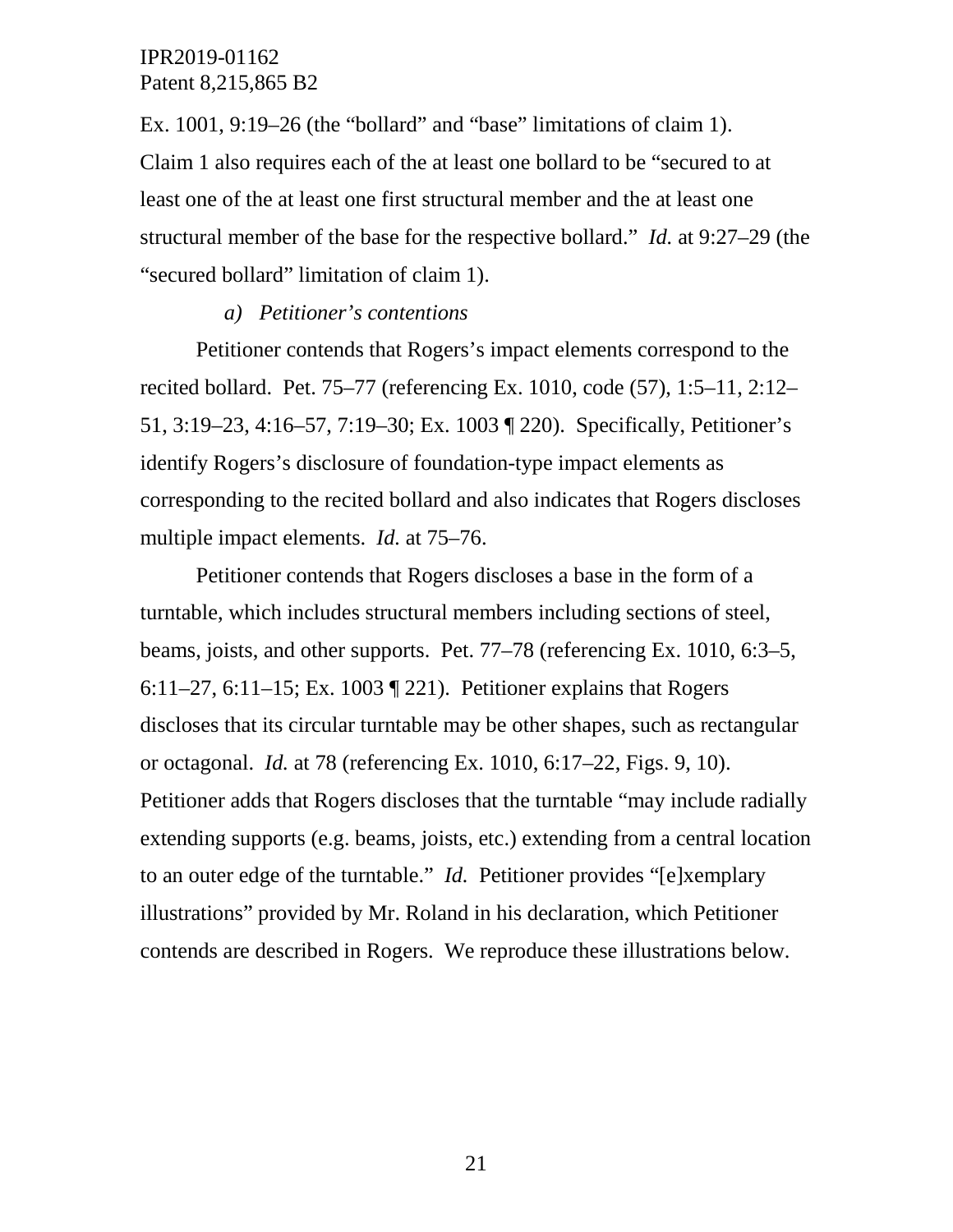

Pet. 79–80 (referencing Ex. 1003 ¶¶ 223, 225). The first illustration depicts a support frame structure for a circular turntable with radially-extending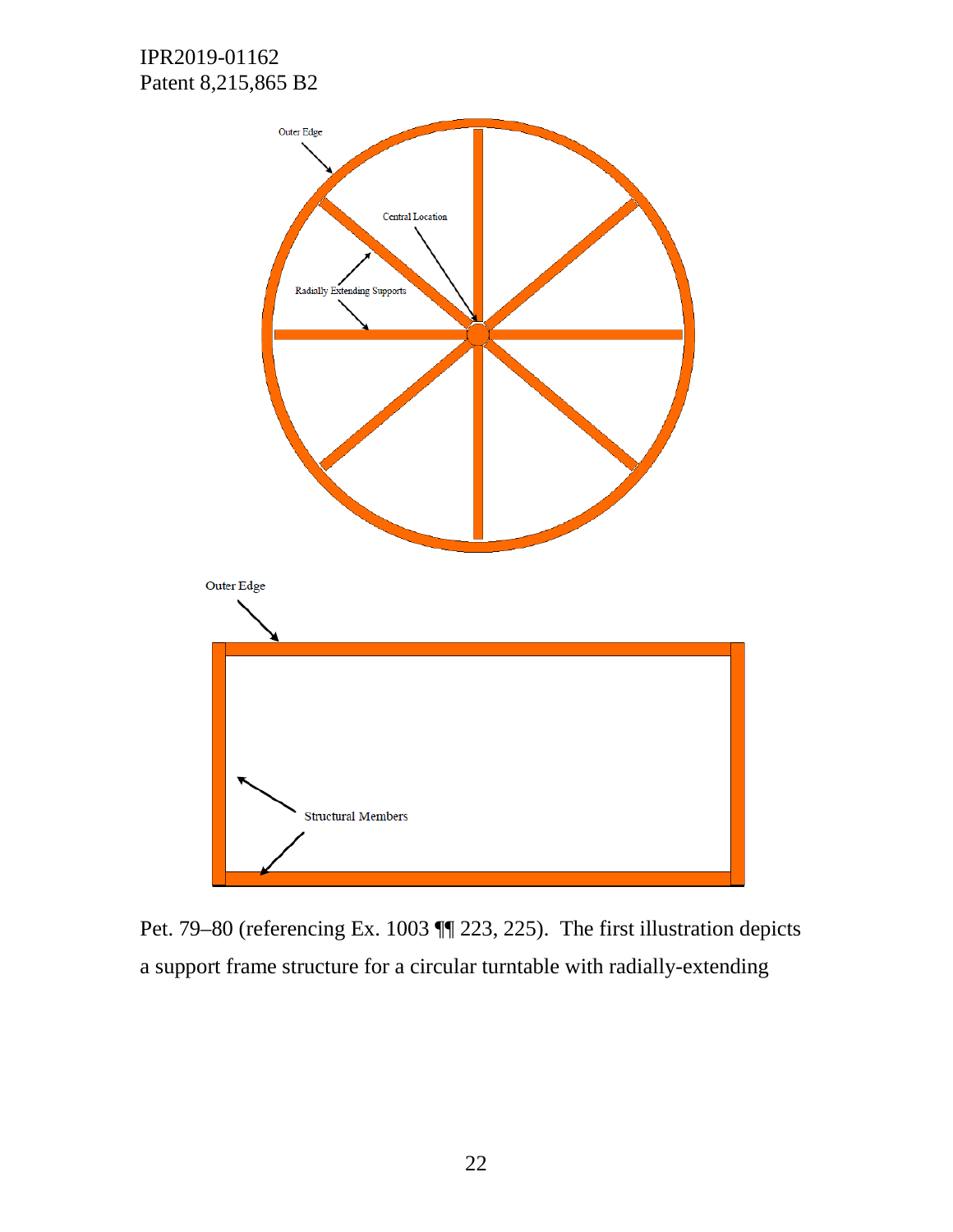supports originating at the center of the framework, and the second illustration depicts a support frame structure for a rectangular turntable.<sup>[9](#page-22-0)</sup>

With respect to the first illustration above, showing the framework for a circular turntable, Mr. Roland declares that the image "illustrates how a person of ordinary skill in the art would have envisioned a plurality of structural members (highlighted in orange) including: radially extending supports, central location, and outer edge as disclosed by Rogers." Ex. 1003 ¶ 223 (referencing Ex. 1010, Figs. 9, 10). Mr. Roland also declares, with respect to the second image above, that "in my opinion, a rectangular turntable . . . would have been understood by a person of ordinary skill in the art to [at] least have structural members that intersect at the perpendicular corners of the rectangle." *Id.* ¶ 225.

Petitioner also contends that it would have been obvious to a person having ordinary skill in the art to apply Rogers's teaching of offsetting the impact elements on a turntable for a rectangular turntable. Pet. 84. Petitioner does not provide additional support for this assertion, other than that "there were a limited set of options." *Id.* The Petition provides "[o]ne possible configuration" and "[a]nother option" of the configuration, which we reproduce below.

<span id="page-22-0"></span> <sup>9</sup> The Petition also reproduces Mr. Roland's illustration showing a rectangular turntable frame with radially-extending supports. Pet. 80. Because the Petition does not rely on this exemplary configuration in subsequent contentions, we do not reproduce that illustration here.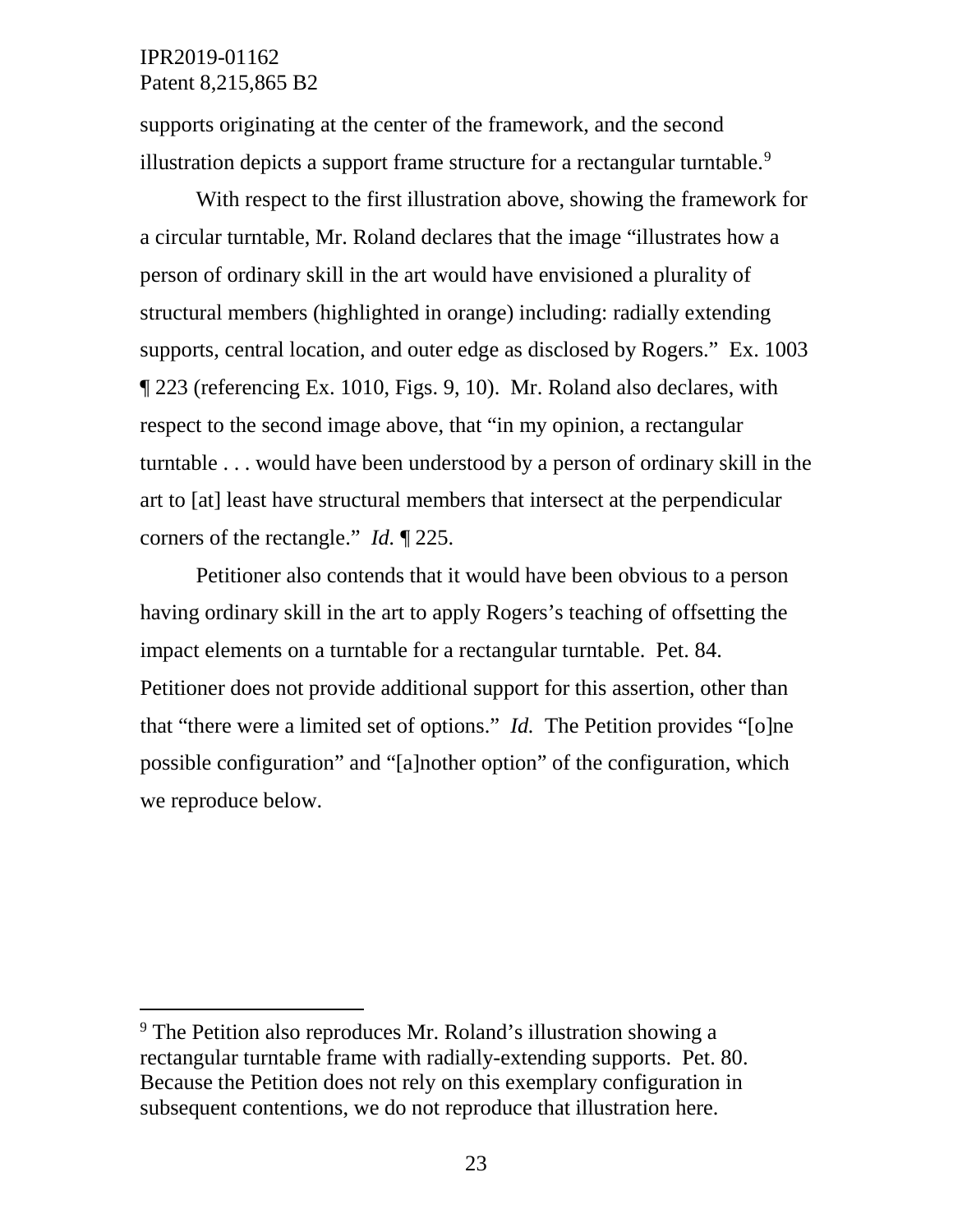

*Id.* at 84–86 (referencing Ex. 1003  $\P$  245–248; Ex. 1010, 4:45–51, 5:58–65; 7:43–46). These two images provide annotated configurations for a framework for a rectangular turntable for Rogers's bollard system,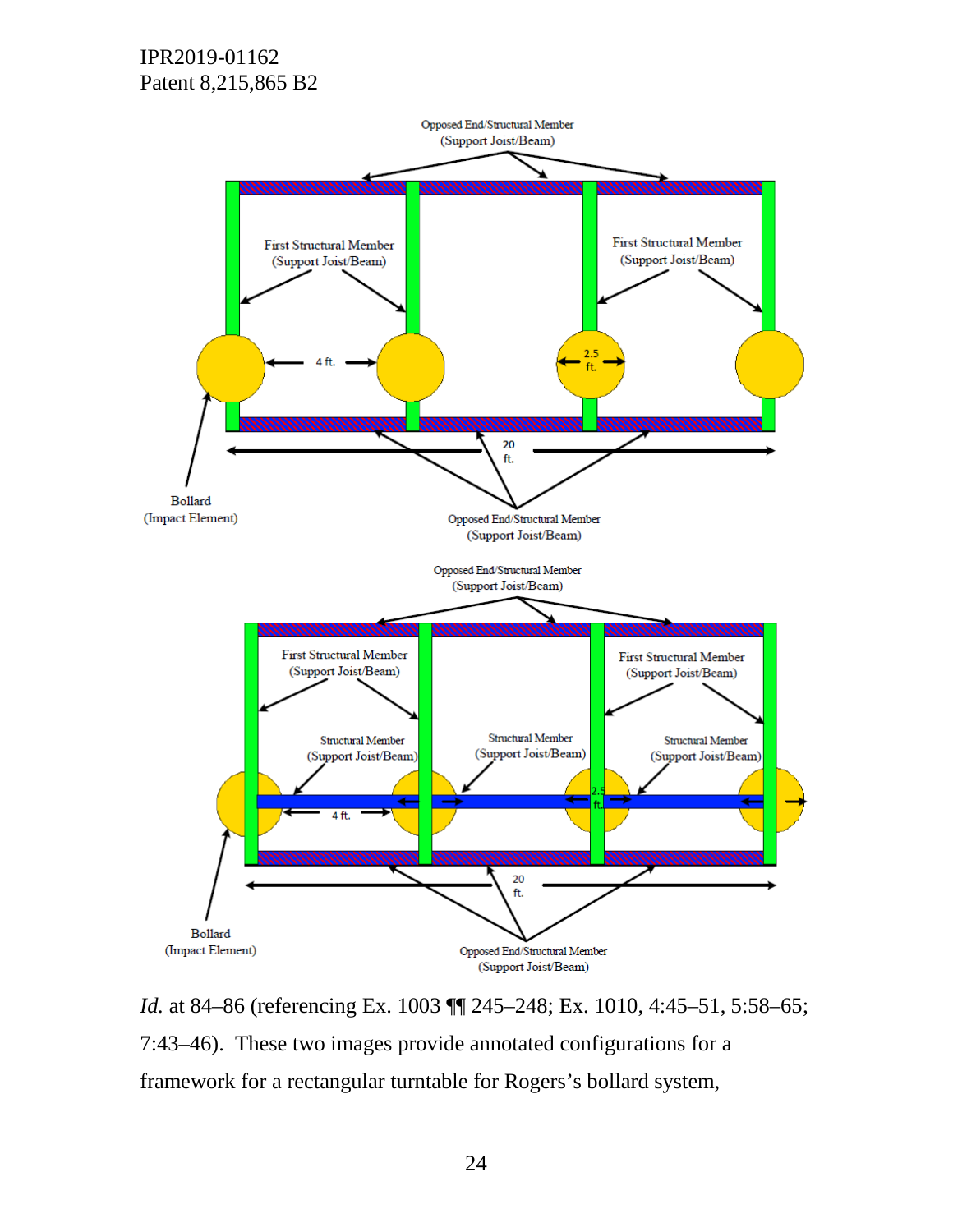identifying first structural members (green), structural members (blue) and opposed ends (red). *Id.* In yet another "example," Petitioner provides a framework for a circular turntable, which we reproduce below.



*Id.* at 87 (referencing Ex. 1003 ¶ 249; Ex. 1010, 7:33–36, Figs. 2–5). This image shows an annotated framework for a circular turntable, identifying first structural members (green), structural members (blue) and opposed ends (red). For both images, bollards are shown in yellow. Petitioner contends that "it would have been obvious (as shown above) to arrange the bollards along the chord, as taught by Rogers, by using additional supports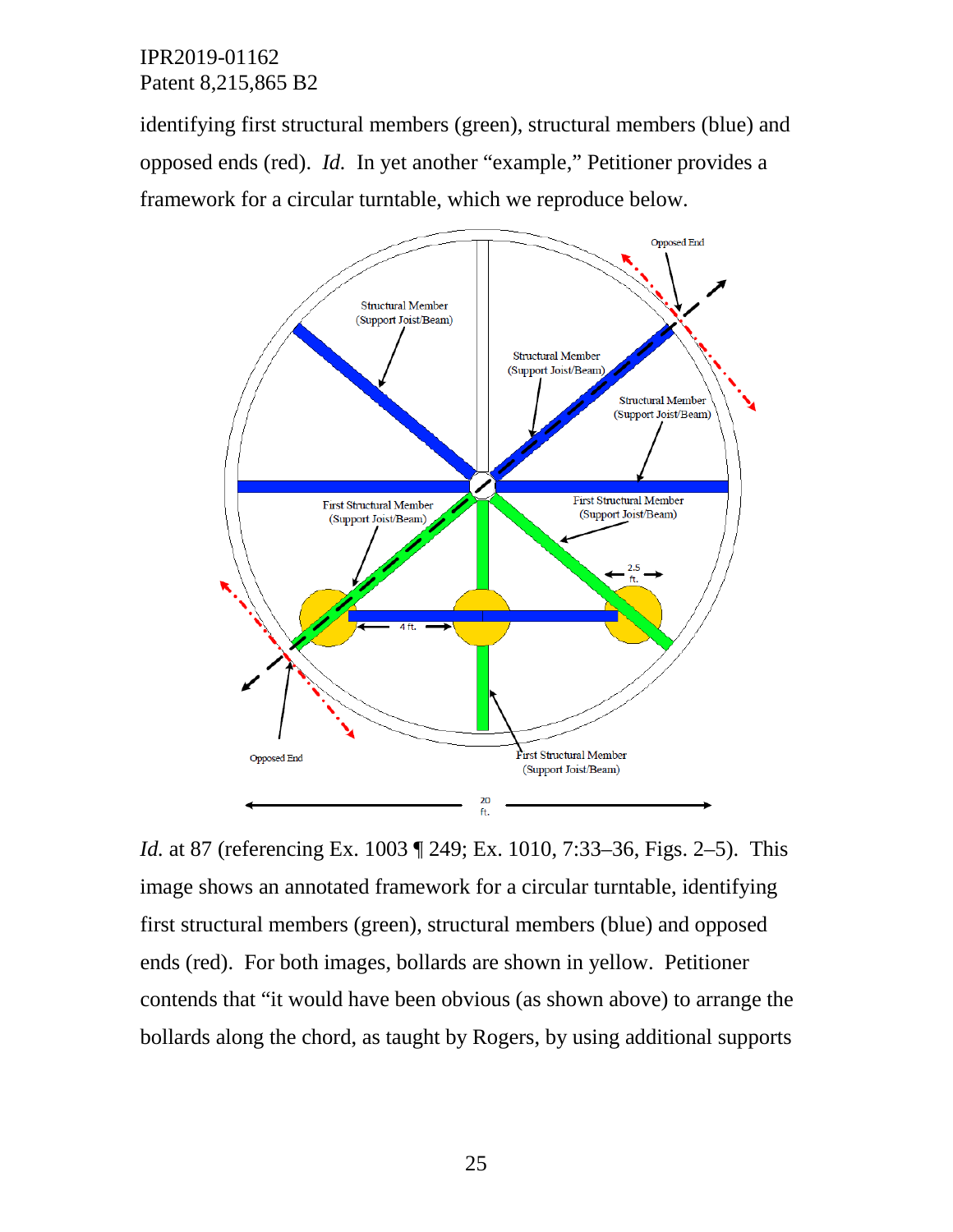to connect the bollard to the frame at the four-foot spacing interval taught by Rogers." *Id.* at 88. Petitioner does not further explain this assertion.

Based on the information in the Petition, we understand Petitioner to contend that these illustrations represent possible or exemplary frameworks for a circular or rectangular turntable and that these frameworks include the recited at least one first structural member (shown in green in the above illustrations) and at least one structural member (shown in blue in the above illustrations). *See* Pet. 82–91.[10](#page-25-0)

With respect to the "secured bollard" limitation, Petitioner contends that, as illustrated in the framework configurations reproduced above, a person having ordinary skill in the art "would have understood that each of the bollards would be secured to at least one of a first structural member and a structural member of the frame corresponding to that bollard." Pet. 91.<sup>[11](#page-25-1)</sup> Petitioner does not provide any additional explanation to support why an artisan of ordinary skill would have had this understanding. *See id.*

<span id="page-25-1"></span><span id="page-25-0"></span><sup>&</sup>lt;sup>10</sup> Petitioner also argues that, because Rogers discloses that deck plate 26 may be a unitary structure and because the '865 patent discloses that "cross pieces are inherent in [a] continuous plate," Rogers inherently discloses cross pieces as structural members. Pet. 81–82 (referencing Ex. 1010, 6:11– 15; Ex. 1001, 5:48–57; Ex. 1003 ¶ 234–235); *see also id.* at 88, 91 (relying on this inherency argument in support of Rogers disclosing the recited at least one first structural member and at least one structural member). <sup>11</sup> Petitioner adds that a person having ordinary skill in the art "would have understood that the bollards would be secured to the unitary deck plate as taught by Rogers, which, according to the '865 patent, includes inherent cross pieces (i.e., structural members)," relying on Petitioner's inherency argument concerning cross pieces in the steel deck plate. Pet. 92 (referencing Ex. 1003 ¶ 265; Ex. 1010, 7:43–46).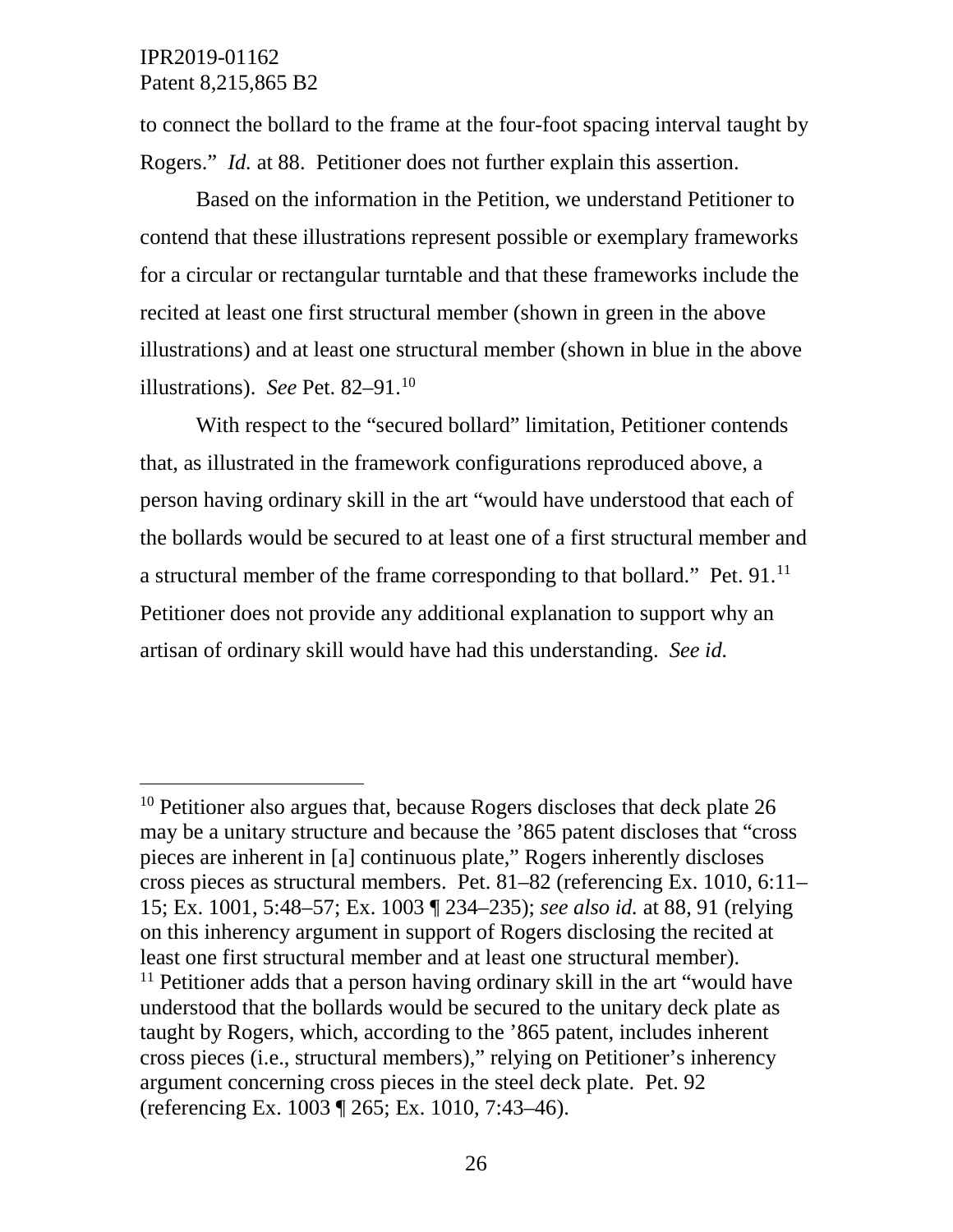#### *b) Patent Owner's counter arguments*

Patent Owner argues that Rogers teaches away from foundation-type impact barriers because the reference teaches that inertia-type barriers are used when shallow utilities are present, such that they would be used for a shallow excavation arrangement. Prelim. Resp. 37–38. Patent Owner also argues that Rogers discloses only operable bollards, not an inoperable bollard system. *Id.* at 37.

Patent Owner then argues that Petitioner's contentions with respect to the exemplary turntable frameworks rely on hindsight and that Petitioner "does not explain why a [person having ordinary skill in the art] would choose the '865 patent base from all the possibilities available." *Id.* at 40– 41.

Patent Owner contends, with respect to Rogers's circular turntable, that such a structure does not have "opposed ends" as required by the "base" limitation of claim 1. Prelim. Resp. 41. Patent Owner also contends Rogers teaches only a stacked, plate-like structure and does not depict the structure envisioned by Petitioner. *Id.* at 42. Patent Owner characterizes Petitioner's illustrations of framework as "made up" and "imagined" and that "[n]ot a single one of these images is taken from Rogers." *Id.* Patent Owner argues that the images are misleading, for example, by showing radially extending structures, which originate at the center of the structure, as extending from one opposed end to the other. *Id.*

With respect to the "secured bollard" limitation, Patent Owner argues that Rogers discloses that its impact elements may be attached to any of the components of the turntable, and that none of these components are the recited structural members. Pet. 43.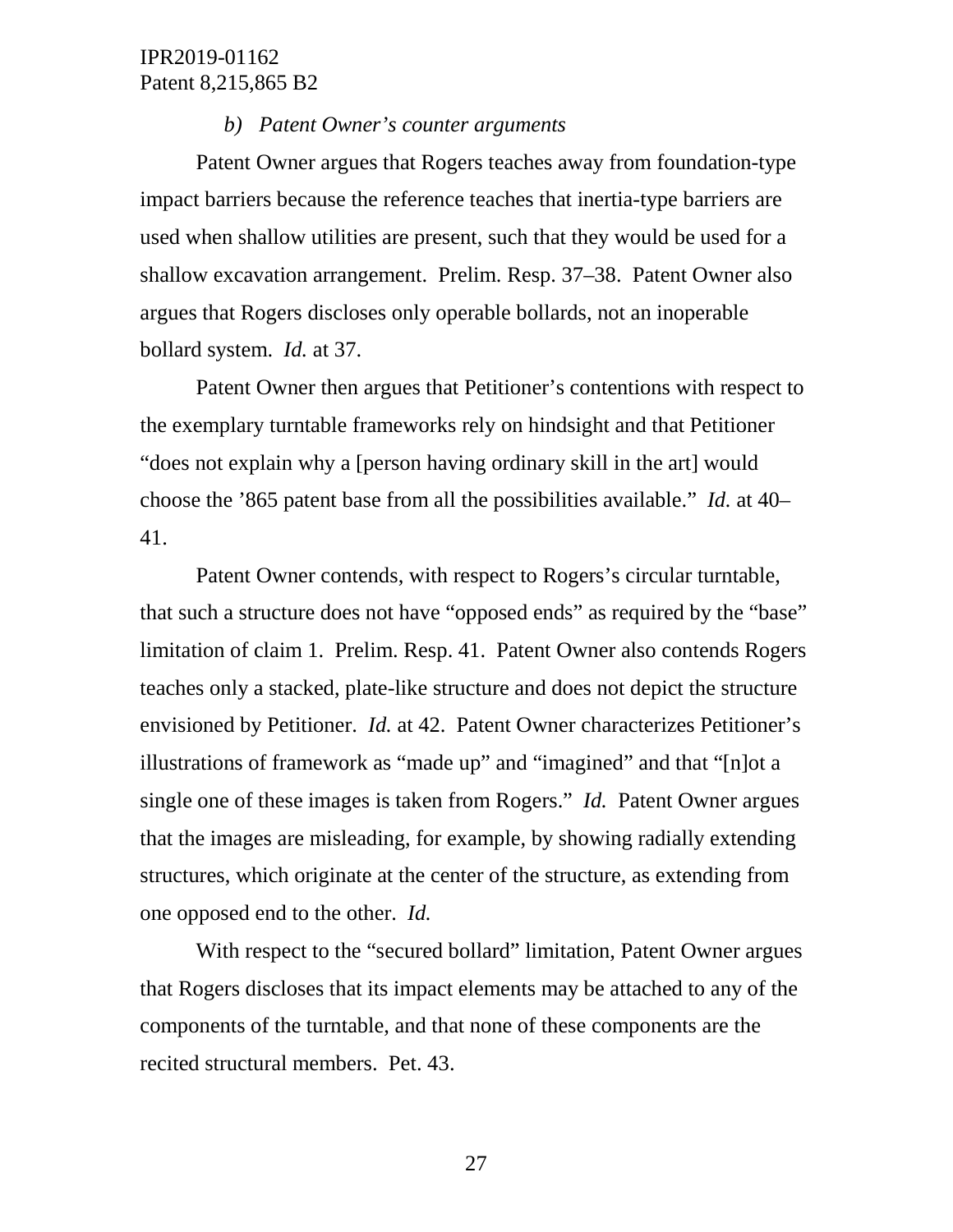#### *c) Our determinations with respect to claim 1*

We determine that Petitioner fails to make the requisite showing that Rogers discloses the subject matter of the "base" and "secured bollard" limitations of claim 1 or that this subject matter would have been obvious to a person having ordinary skill in the art at the time of the invention. As an initial matter, we do not agree with Patent Owner that Rogers teaches away from using foundation-type bollards for shallow excavations. Indeed, we find that Rogers expressly teaches using foundation-type bollards on its turntable, which is part of a shallow excavation. *See* Ex. 1010, 3:35–38, 5:35–43; 6:3–40. Also, Patent Owner fails to direct us to any language in the claims that would preclude the claimed bollard system being an operable system, such as one on a moving turntable or sliding platform.

Still, with respect to the circular embodiment, we agree with Patent Owner that Petitioner fails to demonstrate adequately that this embodiment includes at least one first structural member extending from a first of the opposed ends of the base to a second of the opposed ends of the base in a first direction as required by the "base" limitation. Although we do not agree, on the current record, that a circular structure cannot have opposed ends, as we find that the two ends of a diameter could be considered opposed ends, Petitioner's illustration of the circular embodiment shows the alleged first structural members extending from the *center* of the turntable to one edge, not from one edge to another (that is, one opposed end to the other). Because Petitioner fails to explain adequately how the circular turntable embodiment discloses the recited at least one first structural member, we need not consider the circular turntable embodiment further.

With respect to the rectangular embodiment, we agree with Patent Owner that Petitioner's contentions with respect to how Rogers discloses the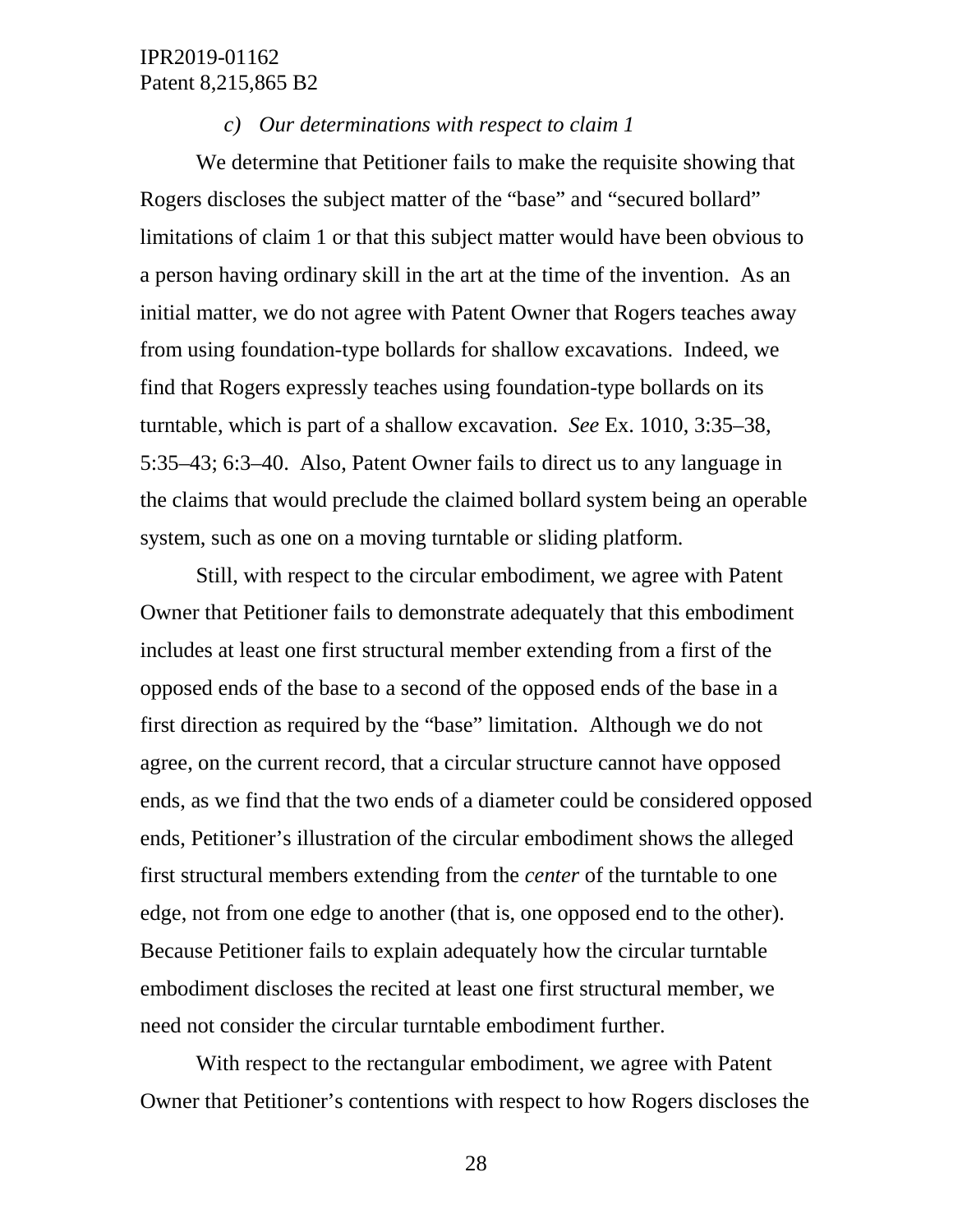structural elements of the "base" limitation and how the bollards are attached to those structural elements are more a product of hindsight than an obvious extension of Rogers's teachings. That is, for the reasons discussed below, we determine Petitioner used the limitations of claim 1 as a roadmap to arrive at the illustrated configurations reproduced above.

First, Petitioner fails to explain adequately why a person having ordinary skill in the art would have understood that Petitioner's exemplary images represent how the disclosed turntables in Rogers are configured. Indeed, it appears from the Petition that the illustrated embodiments represent *possible* options, rather than the product of Roger's disclosure. *See, e.g.*, Pet. 84–85 (presenting "[o]ne possible configuration"), 85–86 (presenting "[a]nother option").

Second, to the extent that Petitioner argues that the illustrated configurations represent obvious modifications to Rogers's structure, the Petition fails to provide any reasoning for such a modification. *See* Pet. 84 (stating that it would have been obvious to apply Rogers's teachings of an offset configuration for a rectangular turntable, without providing any reason why the application was obvious), 88 (indicating that "it would have been obvious . . . to arrange the bollards along the chord, as taught by Rogers, by using additional supports to connect the bollard to the frame at the four-foot spacing interval taught by Rogers" without providing any supporting reason for this arrangement). These conclusory statements are not sufficient to demonstrate obviousness. *See KSR Int'l Co.*, 550 U.S. at 418 ("[O]bviousness grounds cannot be sustained by mere conclusory statements; instead, there must be some articulated reasoning with some rational underpinning to support the legal conclusion of obviousness." (citing *In re Kahn*, 441 F.3d 977, 988 (Fed. Cir. 2006))). As such, Petitioner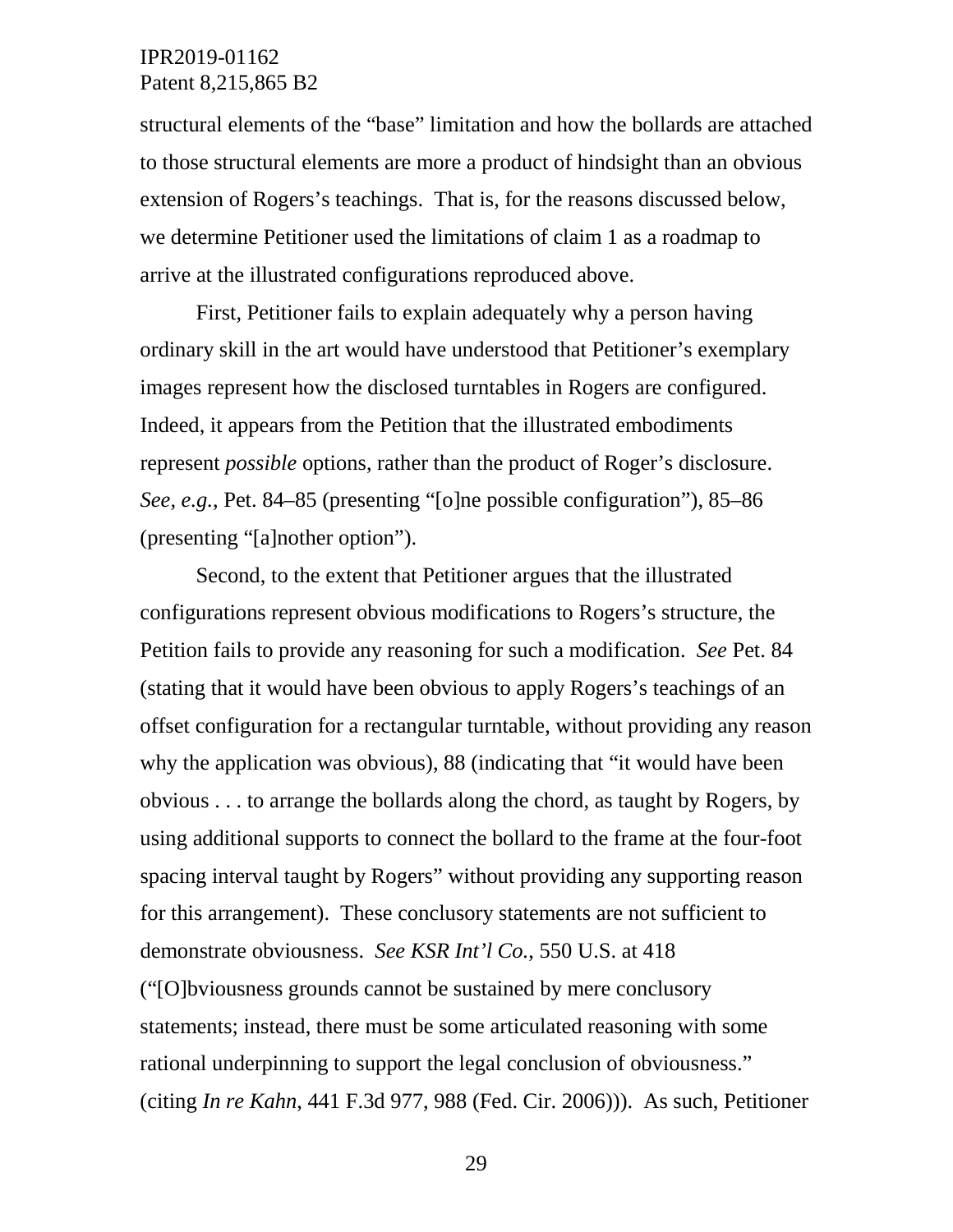fails to show sufficiently that the differences between the prior art and the claimed invention would have been obvious to a person having ordinary skill in the art.

Third, we also determine that Petitioner's inherency argument is insufficient to demonstrate that Rogers discloses the subject matter of the "base" and "secured bollard" limitations of claim 1 or that this subject matter would have been obvious to a person having ordinary skill in the art. *See* Pet. 88, 91, 92. Petitioner fails to explain adequately how the statement in the '865 patent that "cross pieces are inherent in the continuous plate" supports a conclusion that Rogers's plate necessarily includes at least one first structural member and at least one structural member configured as recited in the claims. Also, even if such a conclusion is appropriate, Petitioner fails to explain adequately why the bollards would have necessarily been secured to these cross pieces.

Fourth and finally, Petitioner fails to adequately explain the implication of Rogers's disclosure that foundation-type impact elements may be integrally formed with a concrete pad layer and how this integral structure allows *each bollard* to be secured to the at least one first structural member extending or the at least one structural member as required by the "secured bollard" limitation of claim 1. *Cf.* Ex. 1010, 6:28–34 (describing the integral formation of a concrete pad with foundation-type impact elements); Pet. 91–92, 96 (discussing using studs or other structures to bond a concrete pad to the framework to satisfy the requirement that the base structure retains supporting media but not addressing how each integrated impact element is secured to the framework).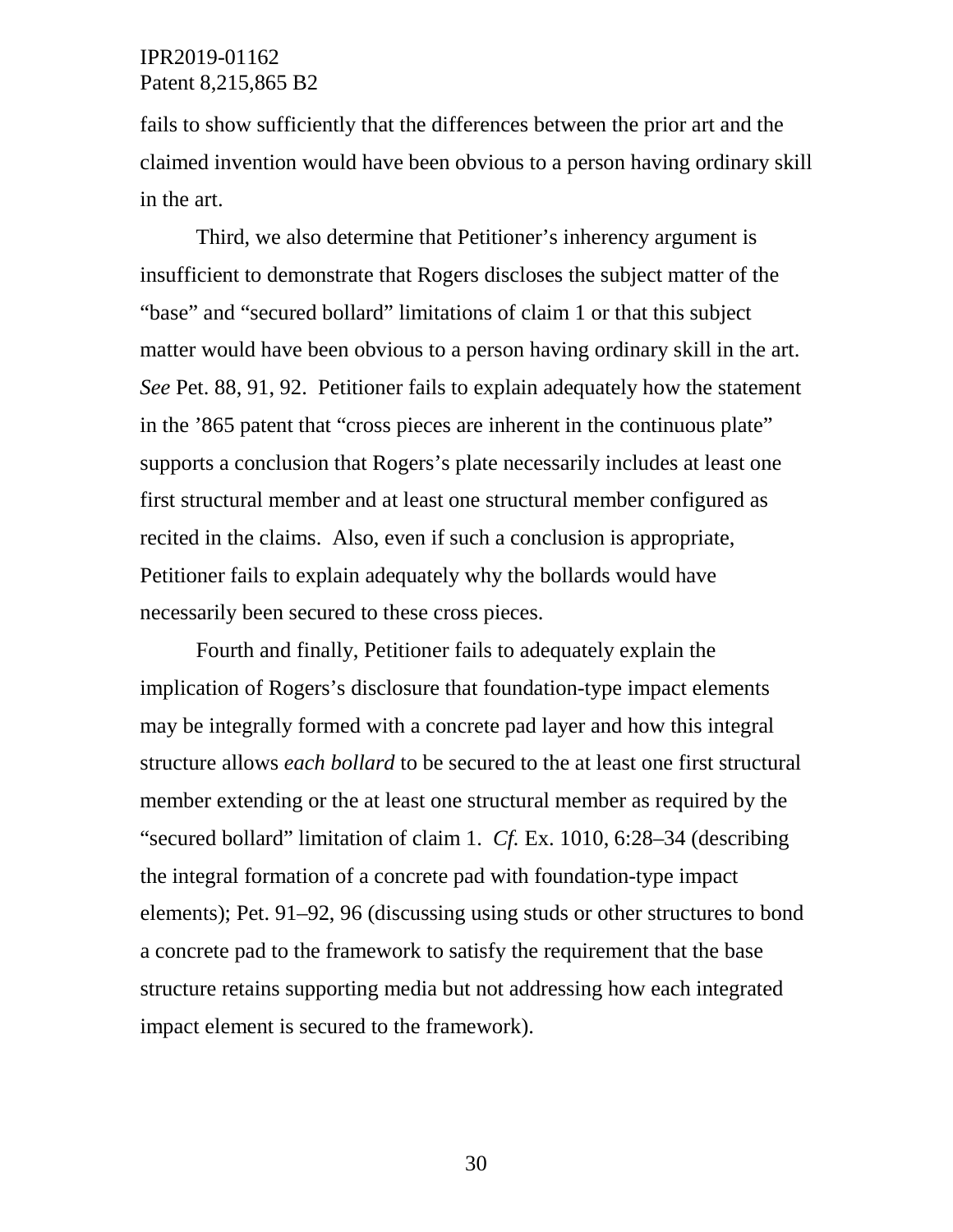Accordingly, we determine, on the record before us, that the information in the Petition fails to demonstrate a reasonable likelihood that claim 1 is unpatentable under 35 U.S.C. § 103 over Rogers.

*2. Independent Claims 16 and 33 and Dependent Claims 2, 3, 14, 15, 17–19, 30–32, 34, and 35.* 

In asserting that independent claims 16 and 33 are rendered obvious by Rogers, Petitioner relies on the same contentions for these claims as presented for claim 1, above. Pet. 73–97. Also, Petitioner relies on its contentions with respect to independent claims 1, 16, and 33 in asserting that dependent claims 2, 3, 14, 15, 17–19, 30–32, 34, and 35 are rendered obvious by Rogers. *See* Pet. 97–101 (addressing the specific subject matter of these dependent claims without further reference to the underlying independent claims).

Accordingly, for the reasons discussed above in connection with our analysis of claim 1 for Ground 4, we determine, on the record before us, that the information in the Petition fails to demonstrate a reasonable likelihood that claims 2, 3, 14–19, and 30–35 are unpatentable under  $35 \text{ U.S.C.}$  §  $103$ over Rogers.

*H. Ground 5: Claims 4 and 20 as Allegedly Obvious Over Rogers and Carlyle*

For Ground 5, Petitioner relies on its contentions with respect to independent claims 1 and 16 for Ground 4 in asserting that dependent claims 4 and 20, which directly depend from claim 1 and claim 16, respectively, are rendered obvious by the combination of Rogers and Carlyle. *See* Pet. 101– 103 (addressing the specific subject matter of dependent claims 4 and 20 without further reference to the underlying independent claims). Petitioner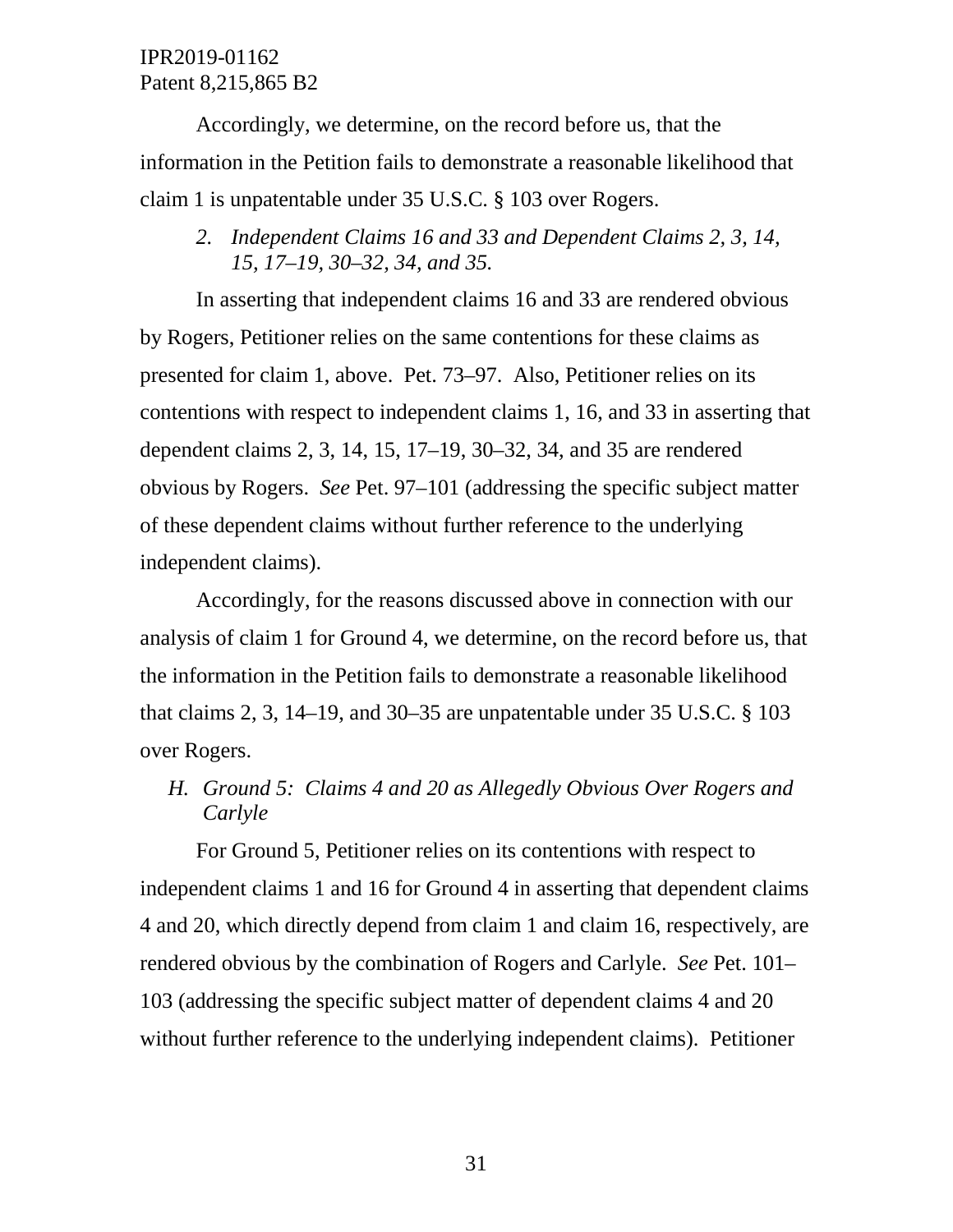does not assert that Carlyle remedies the deficiencies in Petitioner's positions that we identify in our analysis of claims 1 and 16 for Ground 4.

Accordingly, for the reasons discussed above in connection with our analysis of claims 1 and 16 for Ground 4, we determine, on the record before us, that the information in the Petition fails to demonstrate a reasonable likelihood that claims 4 and 20 are unpatentable under 35 U.S.C. § 103 over Rogers and Carlyle.

*I. Ground 6: Claims 5–13, 21–29, and 35 as Allegedly Obvious Over Rogers and Cold-Formed Steel Design*

For Ground 6, Petitioner relies on its contentions with respect to independent claims 1 and 16 for Ground 4 in asserting that dependent claims 5–13, 21–29, and 35, which depend, directly or indirectly, from either claim 1 or claim 16, are rendered obvious by the combination of Rogers and Cold-Form Steel Design. *See* Pet. 103–105 (addressing the specific subject matter of dependent claims 5–13, 21–29, and 35 without further reference to the underlying independent claims).

Accordingly, for the reasons discussed above in connection with our analysis of claims 1 and 16 for Ground 4, we determine, on the record before us, that the information in the Petition fails to demonstrate a reasonable likelihood that dependent claims 5–13, 21–29, and 35 are unpatentable under 35 U.S.C. § 103 over Rogers and Cold-Formed Steel Design.

*J. Ground 7: Claim 35 as Allegedly Obvious Over Rogers and Glaesener*

For Ground 7, Petitioner relies on Glaesener for disclosing the subject matter of dependent claim 35 "to the extent it is determined that Rogers does not explicitly teach a rebar member extends between two structural members supporting two adjacent bollards." Pet. 105. Petitioner otherwise relies on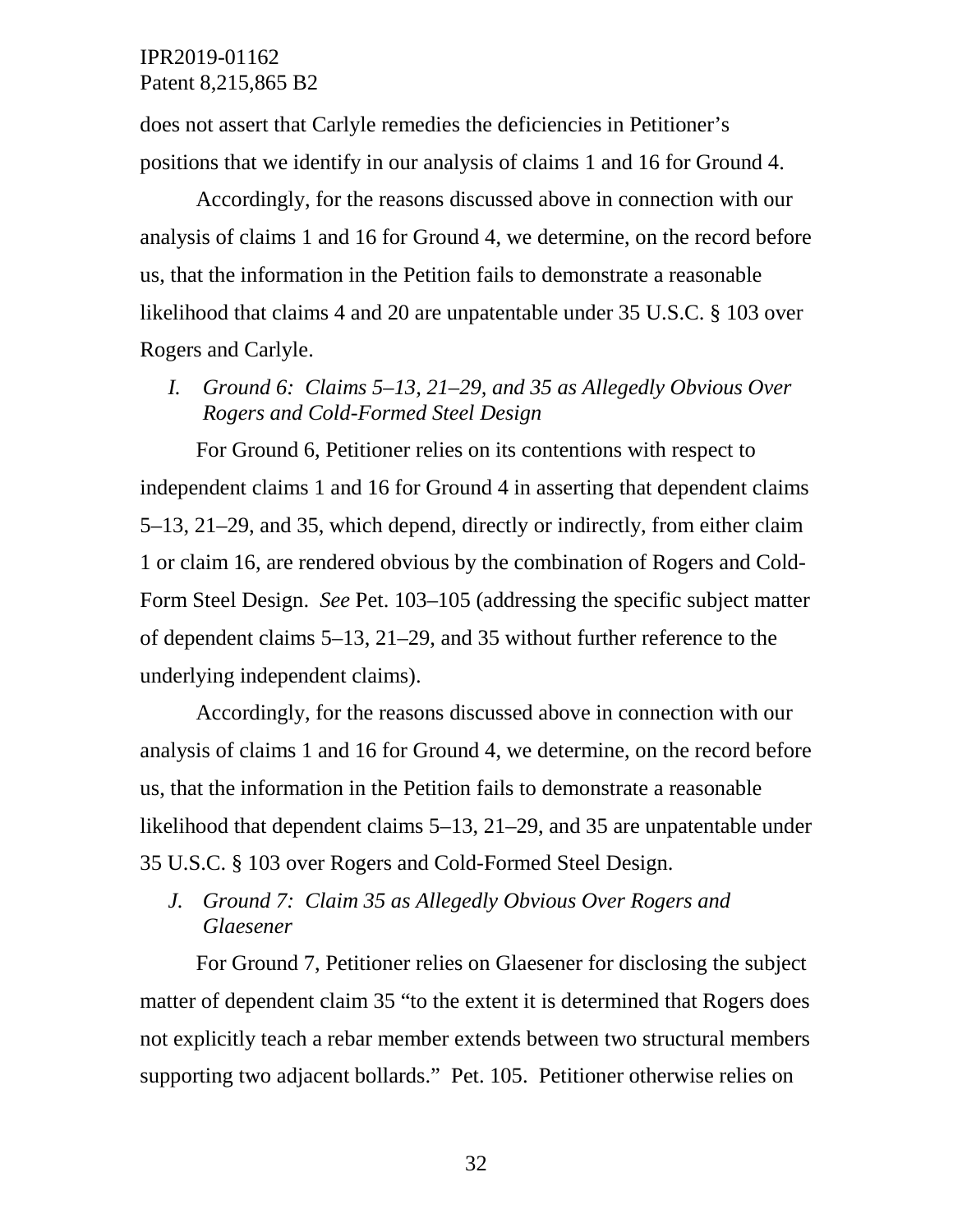its contentions with respect to independent claim 33, from which claim 35 depends, asserted for Ground 4. *See id.*

Accordingly, for the reasons discussed above in connection with our analysis of Ground 4, we determine, on the record before us, that the information in the Petition fails to demonstrate a reasonable likelihood that claim 35 is unpatentable under 35 U.S.C. § 103 over Rogers and Glaesener.

### III. CONCLUSION

After considering all the evidence and arguments presently before us, we determine that Petitioner has not established a reasonable likelihood that it would prevail with respect to any of the Challenged Claims. Accordingly, we do not institute an *inter partes* review.

### IV. ORDER

In consideration of the foregoing, it is hereby: ORDERED that, pursuant to 35 U.S.C. § 314(a), the Petition is *denied*.